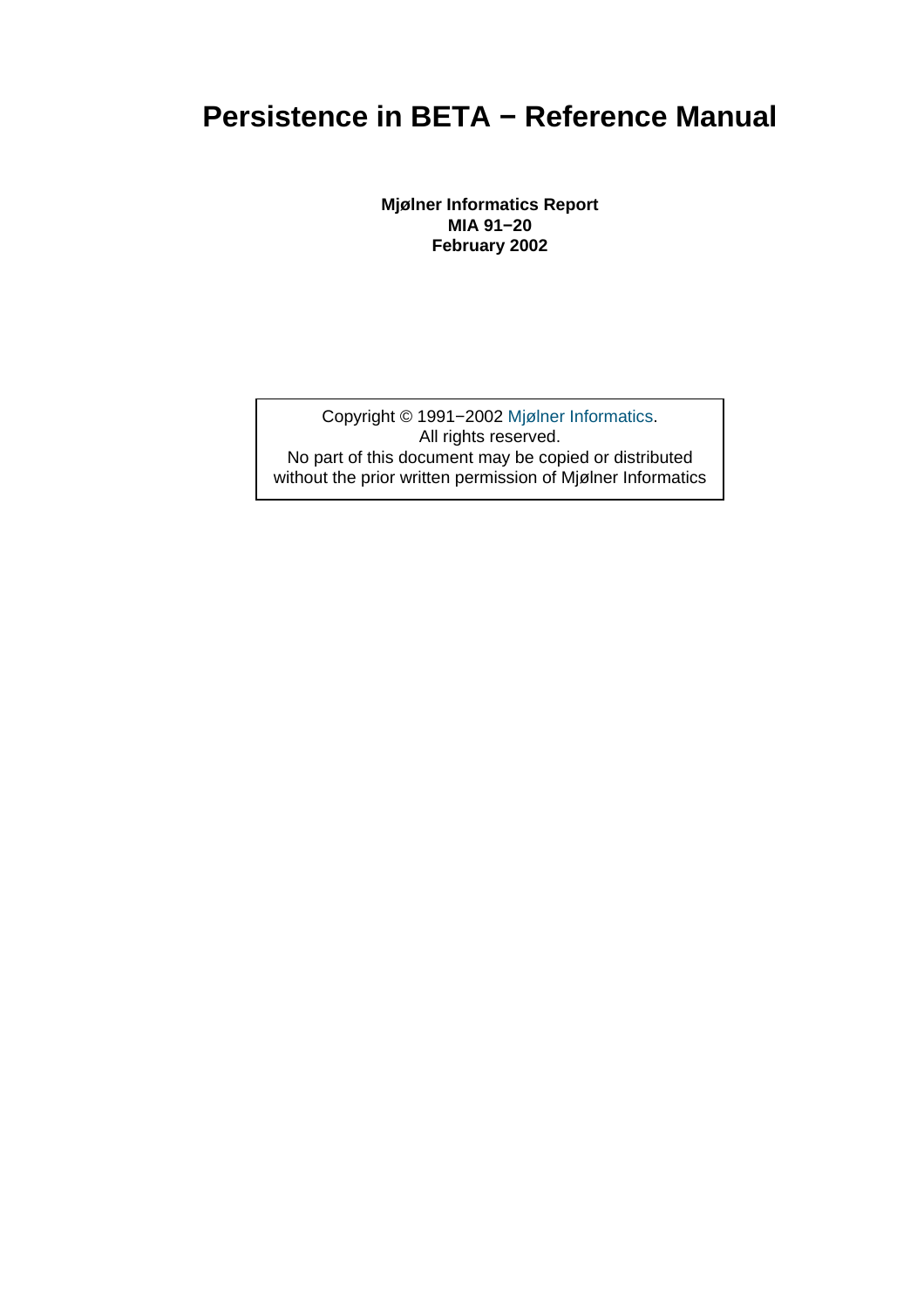# **Table of Contents**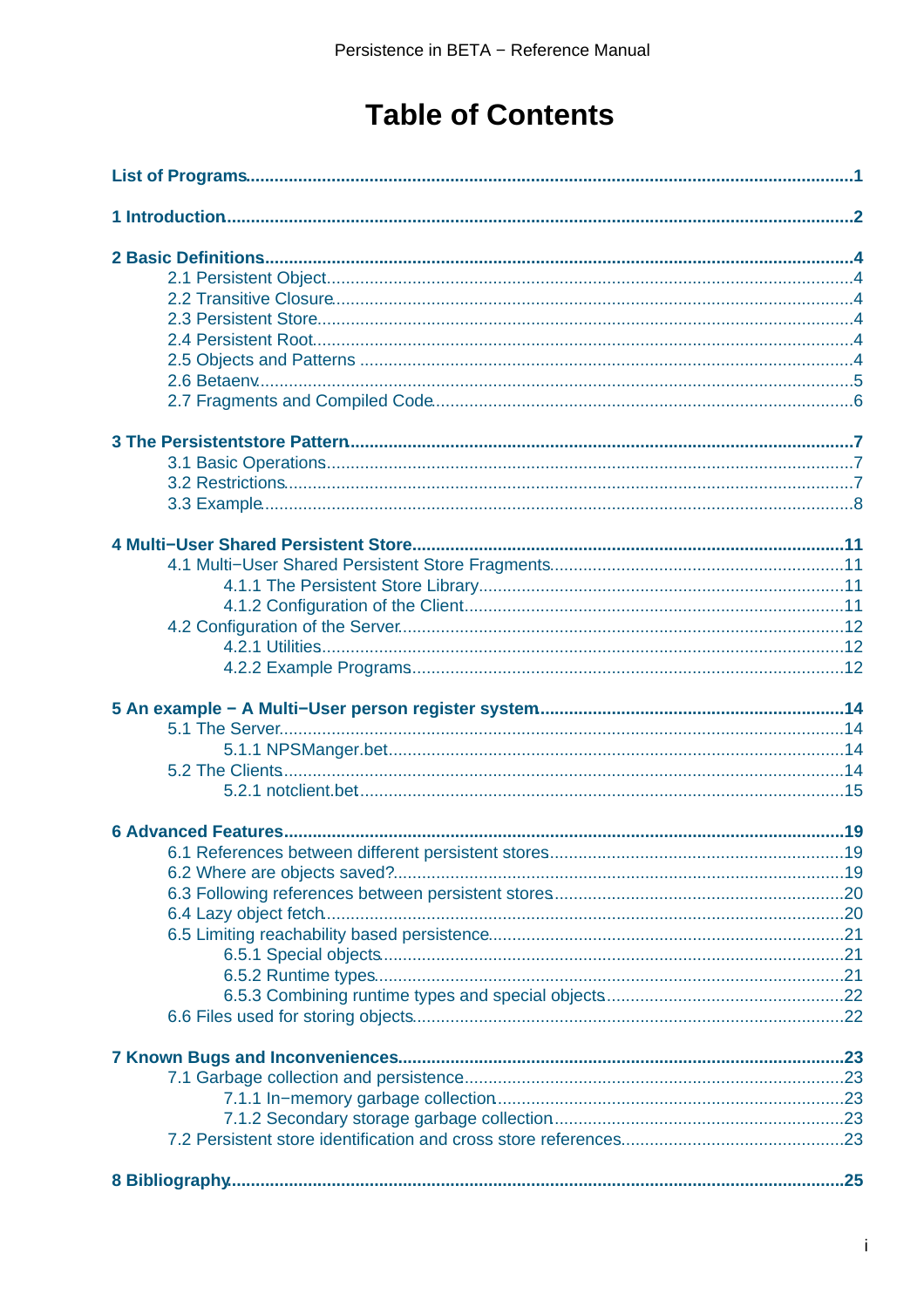# **Table of Contents**

|    | 26 |
|----|----|
|    | 31 |
|    |    |
|    |    |
|    |    |
| D. |    |
|    |    |
| E  |    |
|    |    |
|    |    |
|    |    |
|    |    |
|    |    |
|    |    |
|    |    |
|    |    |
| P  |    |
|    |    |
|    |    |
| S. |    |
|    |    |
|    |    |
|    |    |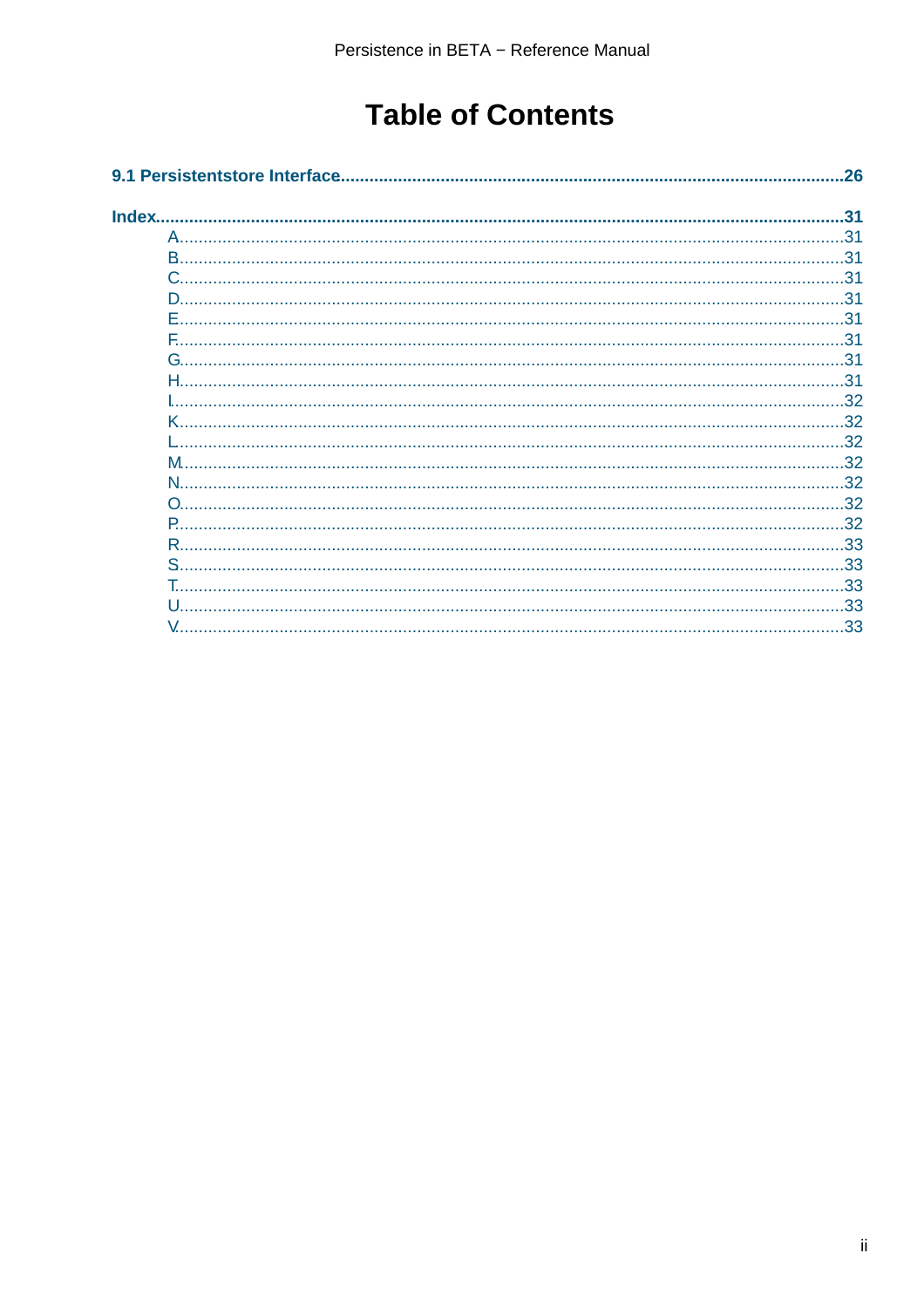# <span id="page-3-0"></span>**List of Programs**

#### **List of Programs**

1 TextHashTable.bet 2 fooprod.bet [3 foocons.b](#page-4-0)et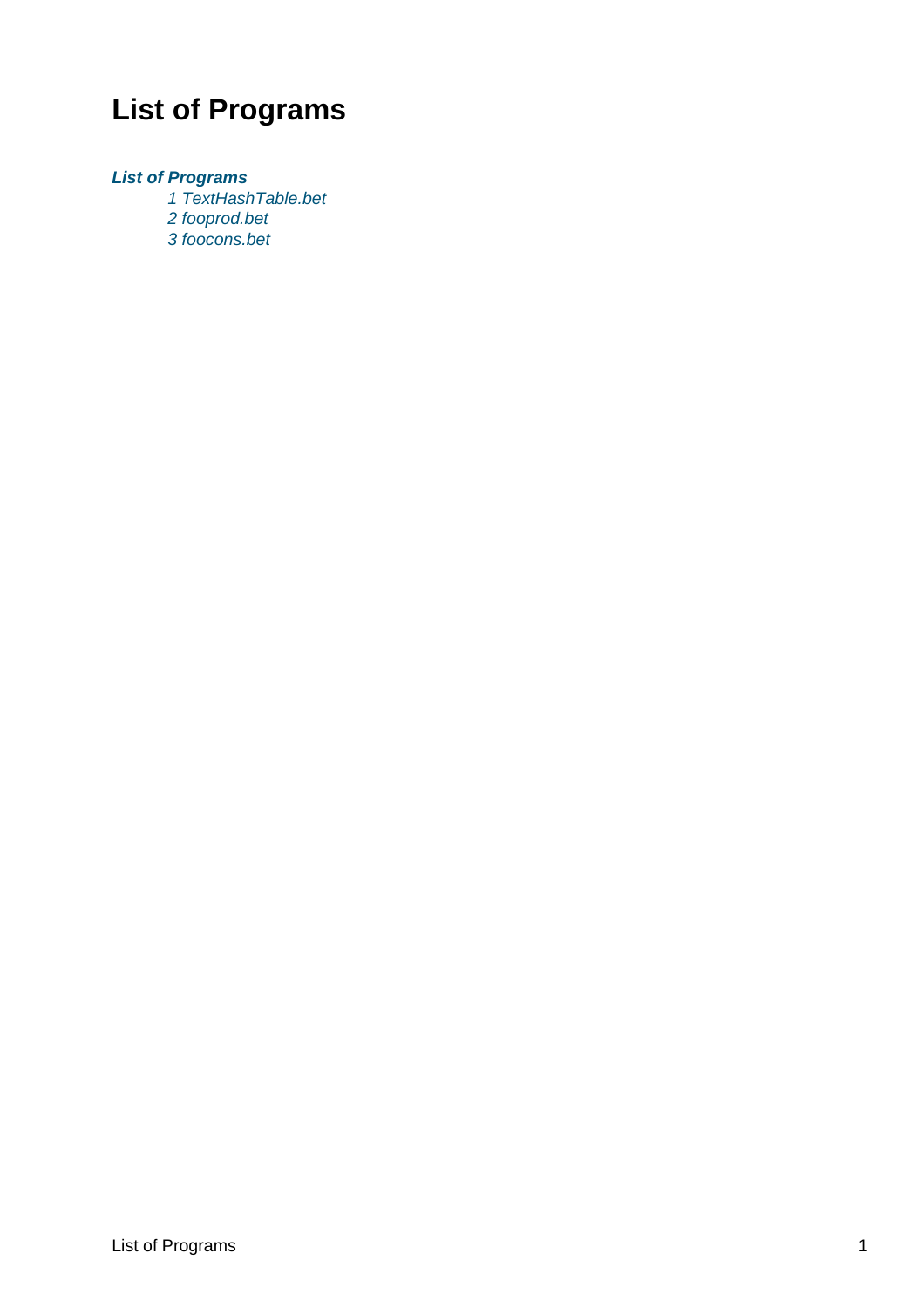# <span id="page-4-0"></span>**1 Introduction**

In the Mjølner System, objects generated by a BETA program execution may be saved on secondary storage and restored in another BETA program execution. Usually this property of a programming language or system is referred to as object persistence. Persistence in the Mjølner System is based on a *reachability model*, meaning that default behaviour when saving an object on secondary storage is to save everything reachable from the object in question.

Mjølner supports a single−user persistent store model as well as a multi−user shared persistent store. The multi−user persistent store makes it possible to build an object−oriented database (OODB) using a clienter/server model. Persistence in Mjølner is based on a number of frameworks:

- **Basic persistent object management.** A program may saves its objects in a persistent store and these may later be re−fetched from another or the same program. This framework supports single−user persistence.
- **Concurrency control.** If two or more programs (clients) need to acces the same persistent store at the same time, it is possible to synchronize acces to the persistent store through a server. The server implements a concurrency control mechanism that mediates the access to the persistent store. This framework supports multi−user persistent store.
- **Transaction management.** Transaction management deals with the problem of keeping a persistent store in a consistent state when two or more clients concurrently access the store or when failures happen during a program execution. This framework adds functionality to a multi−user
- **Notification control.** When two or more clients use the same persistent store, a notification mechanism is available for communication between the clients. Notifications may be sent to cleints when e.g. objects are written to the store by another client. This framework adds functionality to a multi–user persistent store.

In addition to the above main features, the following features are also supported:

- The basic object management supports reference between objects in different persistent stores.
- Recognizing that saving the full transitive object closure may at times be too coarse grained, the Mjølner System allows the programmer to control what part of the reachable object graph is actually saved along. This allows pointers from persistent objects to non−persistent objects despite the reachability based persistence model.

The persistence frameworks have gone through a number of iterations:

- The first ideas for persistence in Mjølner were presented in [Agesen 89] and a first implementation of single−user persistence was made by Claus Nørgaard.
- The first product−quality implementation of single−user persistence was made by Søren Brandt. Design considerations, experience and recommendations for a re−design are documented in the PhD Thesis of Søren Brandt [Brandt94]. This version of basic object management has been part of the Mjølner System for many years and is referred to as the old basic object management.
- A multi−user shared persistence store with concurrency control, transaction management and notifications has recently been developed by Johanna Wiederhold Tind [Tind97].
- Recently a new and more efficient implementation of the basic object management has been implemented by Stephan Erbs Korsholm [Korsholm99]. This work a.o. benefits from the work of Søren Brandt. This version of the basic object management is referred to as the new basic object management.

The new basic object management will eventually replace the old basic object management. In release 5.0 of the Mjølner System the old− as well as the new basic object management are included. We recommed to use the new basic object management since it is much more efficient than the old one. However, as this is the first release of the new basic object management, there may still be some errors or problems that have not yet been discovered.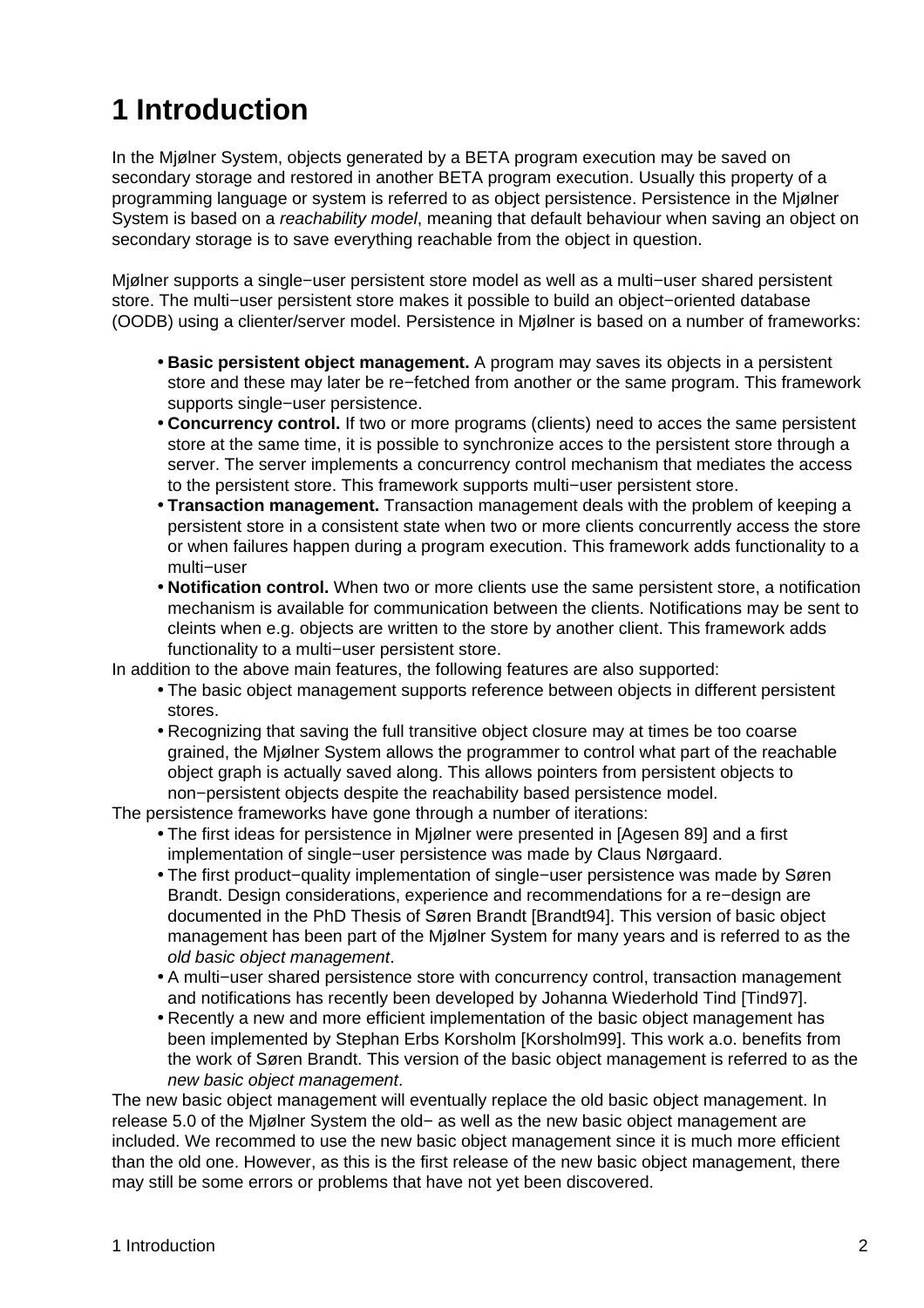#### Persistence in BETA – Reference Manual

The old and the new basic object management both work with the shared persistent store.

The directory

~beta/persiststore

contains the new basic object management as well as the shared persistent store.

The directory

~beta/persiststore/OLD

contains the old persistent store.

The interface to the old and the new persistent store is the same. That is, it is possible to alternate between the old and the new store by including either

~beta/persiststore/persistentstore

or

~beta/persiststore/OLD/persistentstore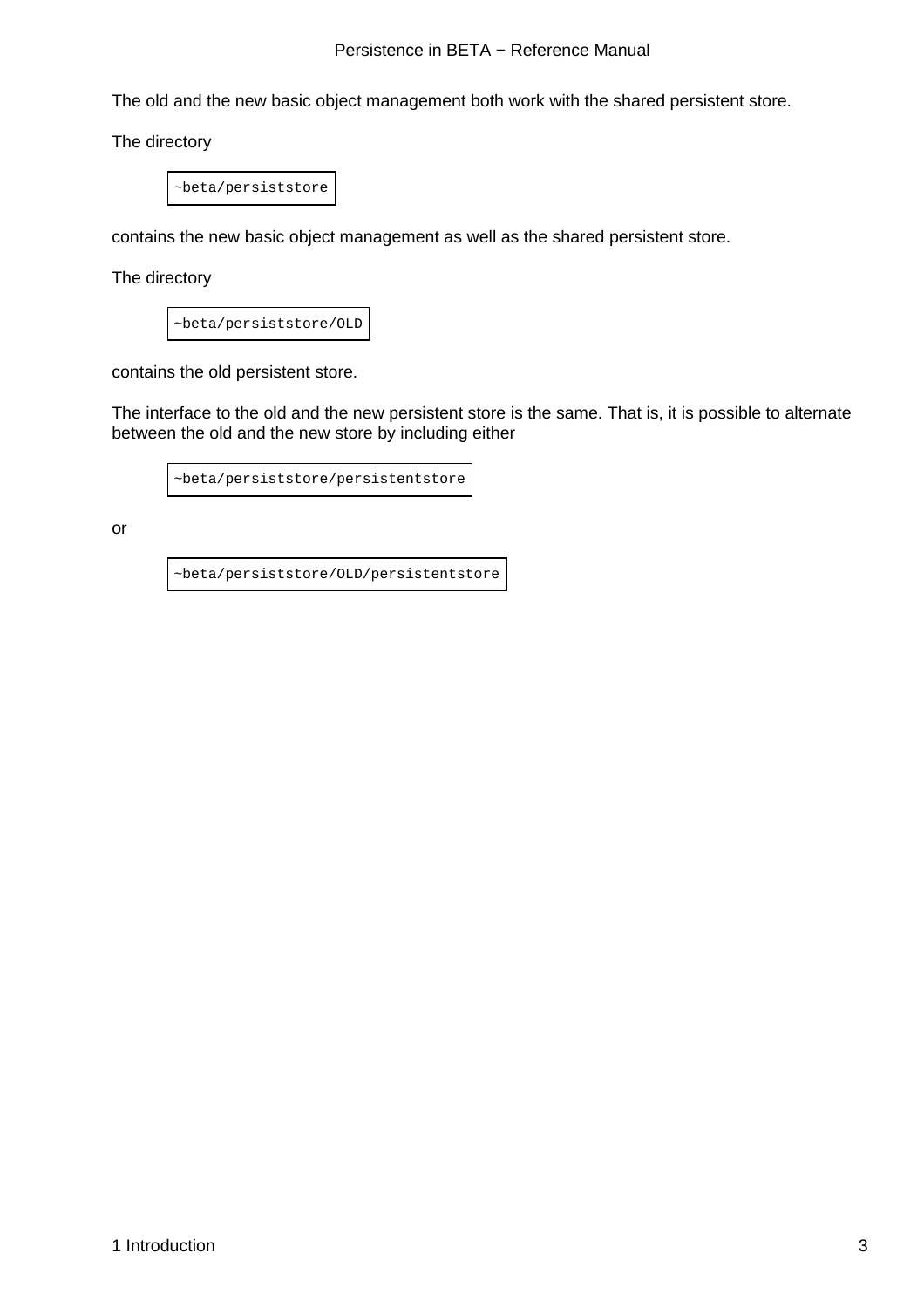# <span id="page-6-0"></span>**2 Basic Definitions**

## **2.1 Persistent Object**

A persistent object is an object that is saved on secondary storage during a program execution and thus survives the program execution in which it was created. A persistent object may be read by another program execution. Any BETA object can in principle be persistent. In the current implementation, the execution state (i.e. *component stacks*) is not saved. Furthermore, for certain types of objects it may not be meaningful to make them persistent. This is e.g. the case with user interface objects generated by libraries such as xtenv, bifrost and macenv. Xtenv objects may e.g. have partial state information about windows, widgets, etc., but this information will not be sufficient to restore the screen.

## **2.2 Transitive Closure**

By default, when an object is made persistent, all objects that can be reached through references are also made persistent. This includes statically enclosing objects  $^{[1]}$ . The set of objects that can be reached from an object in this way is called the *transitive closure* of the object.

## **2.3 Persistent Store**

Persistent objects are saved in a persistent store, which is a collection of persistent objects. A persistent store has a name. In the current implementation, the name of a persistent store is the name of a file system directory containing the files making up the persistent store. Several persistent stores may exist and references between objects in different persistent stores are supported. A persistent store is itself a BETA object with a number of attributes.

## **2.4 Persistent Root**

An object may be pointed out to become a *persistent root* by means of the put operation on the persistent store. A persistent root must be given a logical name in the form of a text string. On checkpoint time, all objects reachable from persistent roots are saved in the persistent store.

 [1] Objects that are instances of a nested pattern P.PP depends on, i.e. have a reference to, some instance of the enclosing pattern P

## **2.5 Objects and Patterns**

An object generated as an instance of a pattern is only meaningful as an instance of that pattern. Consider the following example:

```
P: (\# ... \#);
R: \wedge P;
\&P[] \rightarrow R[]; .... (* Save R *)
```
The object referenced by R is an instance of P. When this object is later read by a program, it must be interpreted by that program execution as an instance of P.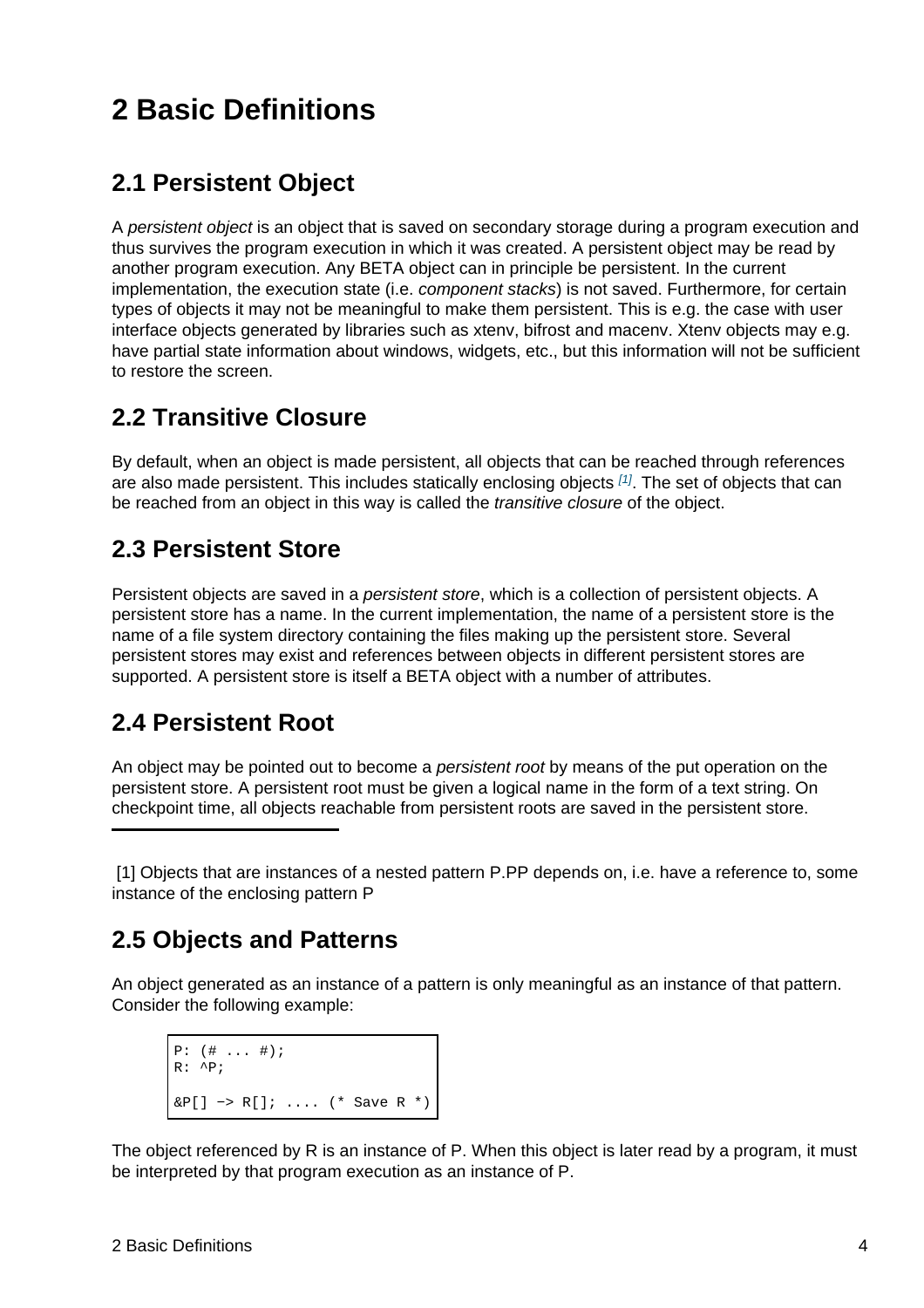<span id="page-7-0"></span>It is not enough that the program reading the object has a declaration of a pattern P which has the same structure as the pattern P which was used to generate the object. It must be the very same pattern.

In order for this to work, it is necessary to give a new interpretation to the notion of betaenv. This new interpretation is described in the next section. Before doing this we will shortly discuss what it means for objects to be instances of the same pattern.

Consider the following object descriptor:

```
(# T: (# c: @ integer;
            A: (# b: @integer do c−>b #);
           X: \emptyset A;
            Y: @ A
      \#);
    V: @ T;
    W: @ T
#)
```
The outermost object has two internal objects V and W which are instances of the pattern T. Each of V and W has internal attributes c, A, X and Y. The attributes of V are different from the attributes of W. This should be obvious for c, X and Y, since they occupy different storage locations in V and W respectively. The pattern attribute A of V is also different from the pattern attribute A of W. The reason is that an instance of V.A is enclosed by V and may therefore refer to attributes of V −− V.A is said to have origin in V. The pattern W.A is an attribute of W and may refer to attributes of W −− W.A has origin in W. An instance of V.A is therefore NOT an instance of W.A.

The objects V.X and V.Y are thus instances of the same pattern V.A. Similarly the objects W.X and W.Y are instances of the same pattern W.A.

## **2.6 Betaenv**

Betaenv is a fragment defining a pattern that currently encloses all BETA code being compiled and executed by the Mjølner System. This means that each program execution creates a new betaenv object. Patterns described in different programs will thus never be identical, since they will always directly or indirectly be attributes of the betaenv instance created by the program execution. Cf. the above discussion.

To overcome this problem, the persistentstore treats all betaenv instances as if they were actually the same object, although in practice a new instance is created in each program execution. For example, consider the following library fragment:

#### **mylib.bet**

```
ORIGIN 'betaenv'
−−−LIB:attributes−−−
  A: (# ... #);
   B: (# ... #);
```
If mylib.bet is included by two or more different programs, then the pattern A will logically be the same pattern in both programs, since it is an attribute of the same betaenv object in all the corresponding program executions. The same is of course true for B and any other pattern declared in mylib.bet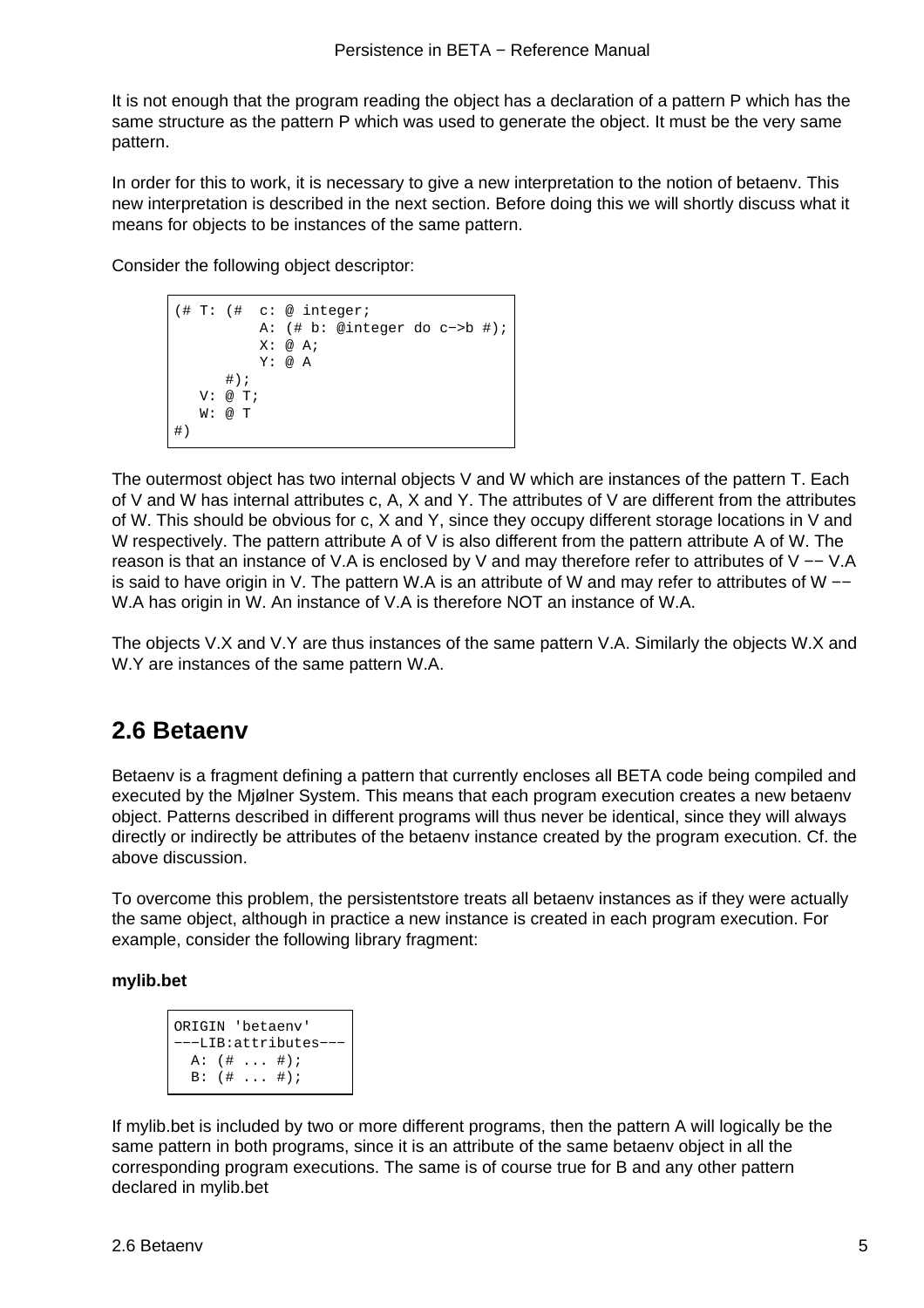Patterns used for generating persistent objects should normally be defined in the lib:attributes library slot as in mylib above.

<span id="page-8-0"></span>However, by using the support for special objects as described in a later section, it is possible to obtain the same treatment of other patterns as just described for betaenv, i.e. treating instances of the pattern in different program executions as logically the same object. This also allows patterns used for generating persistent objects to be declared in attribute slots different from lib:attributes.

## **2.7 Fragments and Compiled Code**

A BETA pattern is declared in some fragment of the BETA fragment system. The fragment in turn is part of a fragment group, corresponding to a BETA source file. For a description of the fragment system, see [MIA 90−2]. To identify the pattern from which a persistent object was created, the object has a reference to the fragment in which the pattern is declared. The fragment is unique in the sense that it is the version used for generating the code that instantiated the object. In order to load an object into the memory of some program execution, the program loading the object must be compiled fro[m and linke](#mia90-2)d with the same version of the fragment from which the object was originally created. Note that this does not prevent exchange of objects between different platforms, since it is the fragments that must correspond, not the compiled code.

The current implementation does NOT check if the fragments used for creating a persistent object has been changed since the object was created. It is currently the responsibility of the user to keep track of this.

It should be obvious that changes to a fragment may cause inconsistencies with previously generated persistent objects. Neither is it allowed to change other fragments within the same fragment group.

The fragment used for generating a persistent object is currently identified using the name without path of the fragment group in which the pattern is declared. This means that a BETA program using persistence cannot contain two source files with the same name. If this restriction is violated, the program will stop with an error message as soon as the first persistent store is opened.

Multiple equally named BETA source files are not allowed when using persistence and distribution libraries.

The above problems related to the unique identification of patterns will be avoided in future versions of the persistent store.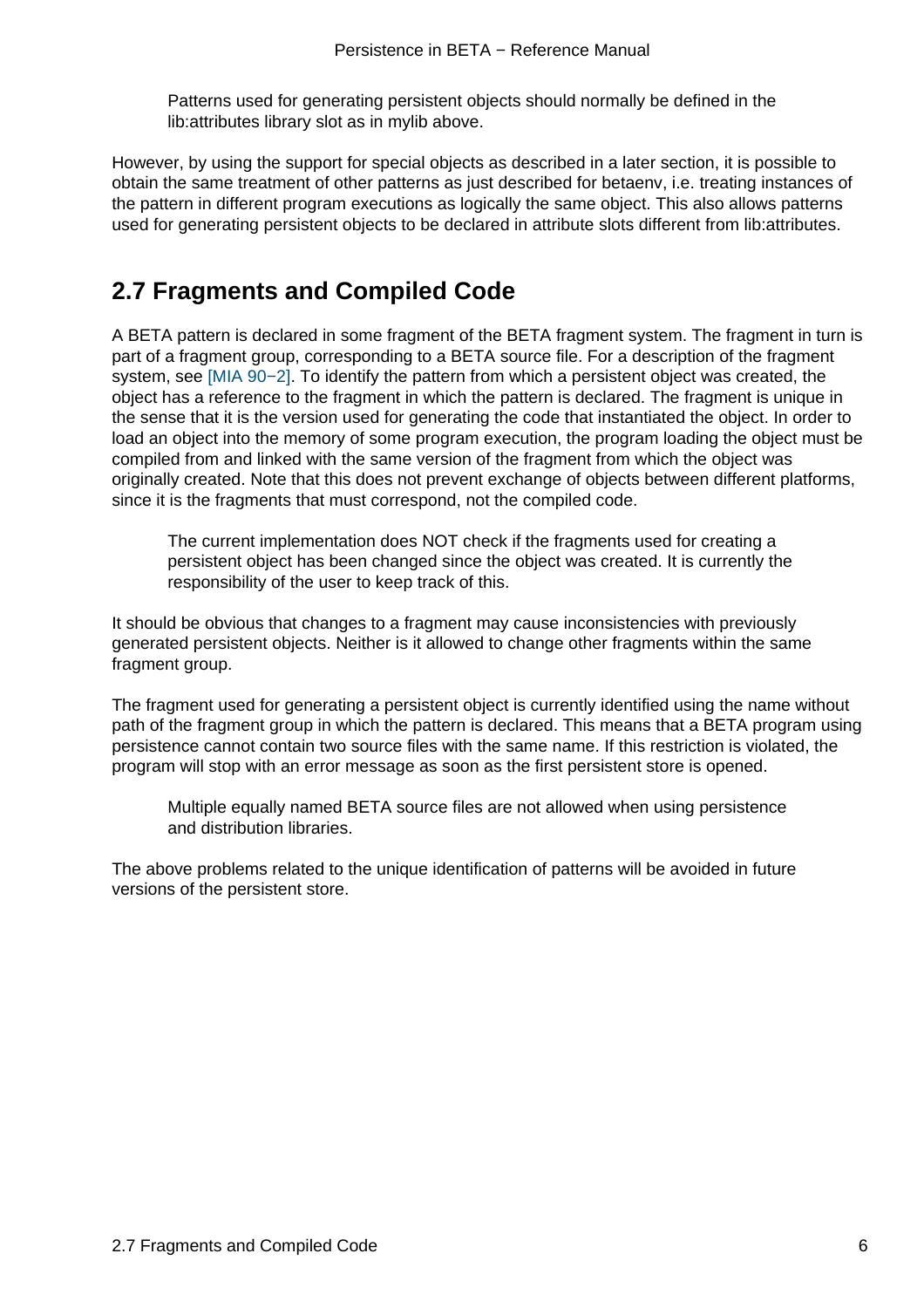# <span id="page-9-0"></span>**3 The Persistentstore Pattern**

The Mjølner System includes a library defining a persistent store, which keeps track of a directory of references to persistent objects. Some of these objects, the persistent roots, may have a logical name. A BETA program using persistent objects must include the persistent store library which is contained in the file

~beta/persistentstore/persistentstore

## **3.1 [Basic Operations](#page-28-0)**

The basic operations of the persistent store are as follows:

- create, openRead, openWrite are used for creating and opening a persistent store in order to access its contents. The name parameter is interpreted as a pathname relative to the current working directory of the process. When opening a persistent store for reading, it is not possible to update the contents of the persistent store, although the objects fetched may be changed in memory.
- put points out an object to become a persistent root. This does not affect the contents of the persistent store, but registers the object is be saved in future checkpoint operations. At the same time the object is given a textual name to be used in get operations.
- get retrieves an object identified by its textual name from secondary storage. If the object is already in memory, a pointer to the in−memory version is returned without changing the state of the object.
- checkpoint saves the state of persistent objects on secondary storage. The transitive closures of all persistent roots in process memory are traversed, and all the objects saved. Checkpoint has no effect on stores opened by openRead.
- close closes the persistent store. By default close performs a checkpoint operation before closing the files making up the persistent store. In most uses of the persistent store, it is therefore not necessary to call checkpoint explicitly.

Other operations on persistent stores are supported. These operations are described in section 4 on advanced features. In addition to the persistentstore operations, the deletePersistentStore pattern is available for deleting a persistent store.

A simple example using the persistentstore pattern is shown in section 3.3.

## **3.2 Restrictions**

In the single−user case at most one program at a time should open a given persistent store in order to avoid problems with concurrent access.

If multiple programs are going to use the same persistent store, the multi−user version should be used.

As already mentioned, application programs exploiting object persistence should not include multiple source files with the same name.

Component objects, i.e. objects with their own execution stack, are not allowed in the transitive closure of persistent roots. If components are met during a checkpoint operation, the program will terminate with an error message.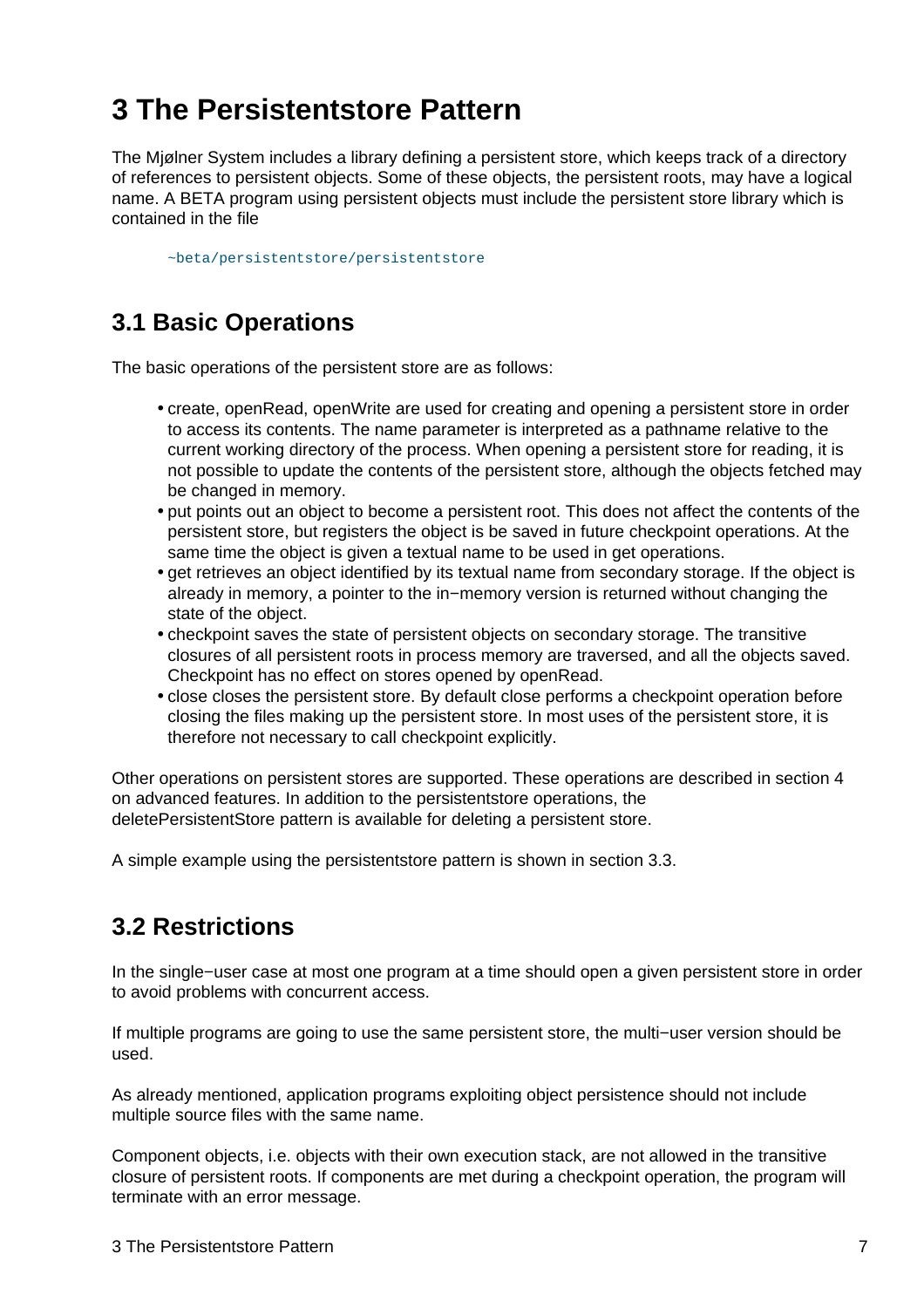### **3.3 Example**

The fragment TextHashTable.bet defines a pattern TextHashTable whose instances are to be made persistent.

#### **Program 1: TextHashTable.bet**

```
ORIGIN '~beta/basiclib/betaenv';
INCLUDE '~beta/containers/hashTable';
INCLUDE '~beta/basiclib/texthash';
−−−lib: attributes−−−
TextHashTable: hashTable
   (# honey: @honeyman;
     init::< (# do honey.init #);
      element::< Text;
      rangeInitial:: (# do 300 −> value #);
     hashfunction::< (# do e[]−>honey.hash −> value #);
  #);
```
The fragment fooprod.bet describes a program that creates a new persistent store and saves some persistent objects:

#### **Program 2: fooprod.bet**

```
ORIGIN '~beta/basiclib/betaenv';
INCLUDE '~beta/persistentstore/persistentstore';
INCLUDE 'TextHashTable';
−−PROGRAM:descriptor−−
(# PS: @persistentstore;
   H: ^TextHashTable;
do (* Create the persistent store *)
    PS.init;
    'myStore' −> PS.create; 
    (* Create a table of objects. *)
    &TextHashTable[] −> H[]; 
    H.init;
    'first' −> H.insert;
    'second' −> H.insert;
    'third' −> H.insert;
    (* Make the table a persistent root. *)
    (H[],'TextTable') −> PS.put;
    (* Checkpoint and close the store. *)
    PS.close
#)
```
The fragment foocons.bet describes a program that makes use of some persistent objects:

#### **Program 3: foocons.bet**

```
ORIGIN '~beta/basiclib/betaenv';
```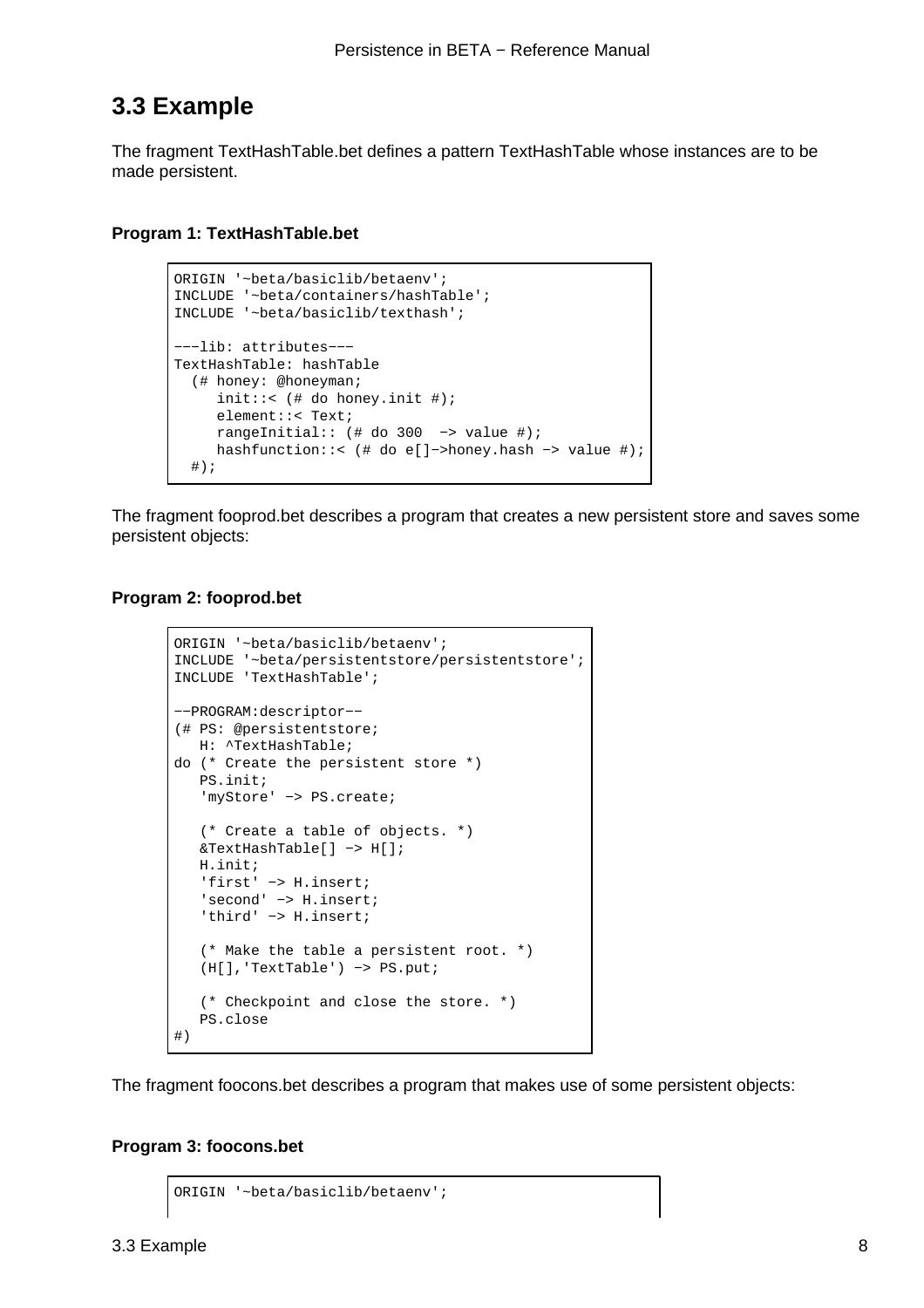```
INCLUDE '~beta/persistentstore/persistentstore';
INCLUDE 'TextHashTable';
−−PROGRAM:descriptor−−
(# PS: @persistentstore;
   H: ^TextHashTable; 
   T: ^Text;
   do PS.init;
      'myStore'−> PS.openWrite;
      ('TextTable', TextHashTable## ) −> PS.get −> H[]; 
      'fourth' −> H.insert;
      H.scan (# do current[] −> putLine #);
       PS.close
#)
```
Other example usages of the persistent store may be found in the directory BETALIB/demo/persistentstore. These demo programs, part of the Mjølner System, are listed below:

- build.bet and oobench.bet implements a simple benchmark of the persistense framework. Run build to build the test store, then run oobench to time vaious operations.
- index.bet is a file indexer using a tree−like datastructure. The search function finds all words beginning with a given character.
- crossStoreDemo.bet demonstrates using multiple persistent stores from one program.

Example of usages of the OLD persistent store may be found in the directory BETALIB/demo/persistentstore/OLD. These demo programs, part of the Mjølner System, are listed below:

- largeWrite.bet, largeRead.bet work as described above.
- showregister.bet is an example of how to save a simple register in a persistent store. The register is built in a simple interaction with the user and finally saved. Later runs of showregister may read the saved register and perform simple queries. Finally the persistent store containing the register may be deleted.
- hashdemo.bet builds a simple hashtable of text strings. For each run of the program, an extra element is inserted into the table. If the persistent store does not already exist, it is created, and a new hashtable instance is made a persistent root. If the store already exists, the table is read, an extra element inserted, and the table scanned before the persistentstore is closed, implicitly implying a checkpoint operation.
- structdemo.bet is similar to hashdemo.bet, but illustrates the possibility of saving pattern variables in a persistent store. Pattern variables cannot become persistent roots, but as demonstrated by structdemo.bet, they are allowed in the transitive closure of a persistent root.
- special.bet is an example of how to limit the part of the transitive closure of persistents roots saved along during checkpoint operations. By registering the program pattern as a special object, even objects with origin  $[2]$  in the program object can be made persistent roots. Furthermore, by registering the IntegerObject pattern as a runtime type, references to all instances of IntegerObject are saved as NONE references. Runtime types and special objects are described in detail in the next section.
- crossstore.bet illustrates the ha[nd](#page-12-0)ling of references between objects in different persistent stores. The same element is put into two different hashtables that in turn are saved in two different persistent stores. When one table is then fetched from its persistent store, it becomes necessary to open the persistentstore containing the shared element. The example shows how this must be taken care of by the programmer using the persistent store. The shared element is modified through the second table. On second run of the crossstore executable this modification is made visible through a scan of the first table. Details on references between different persistent stores are described in the following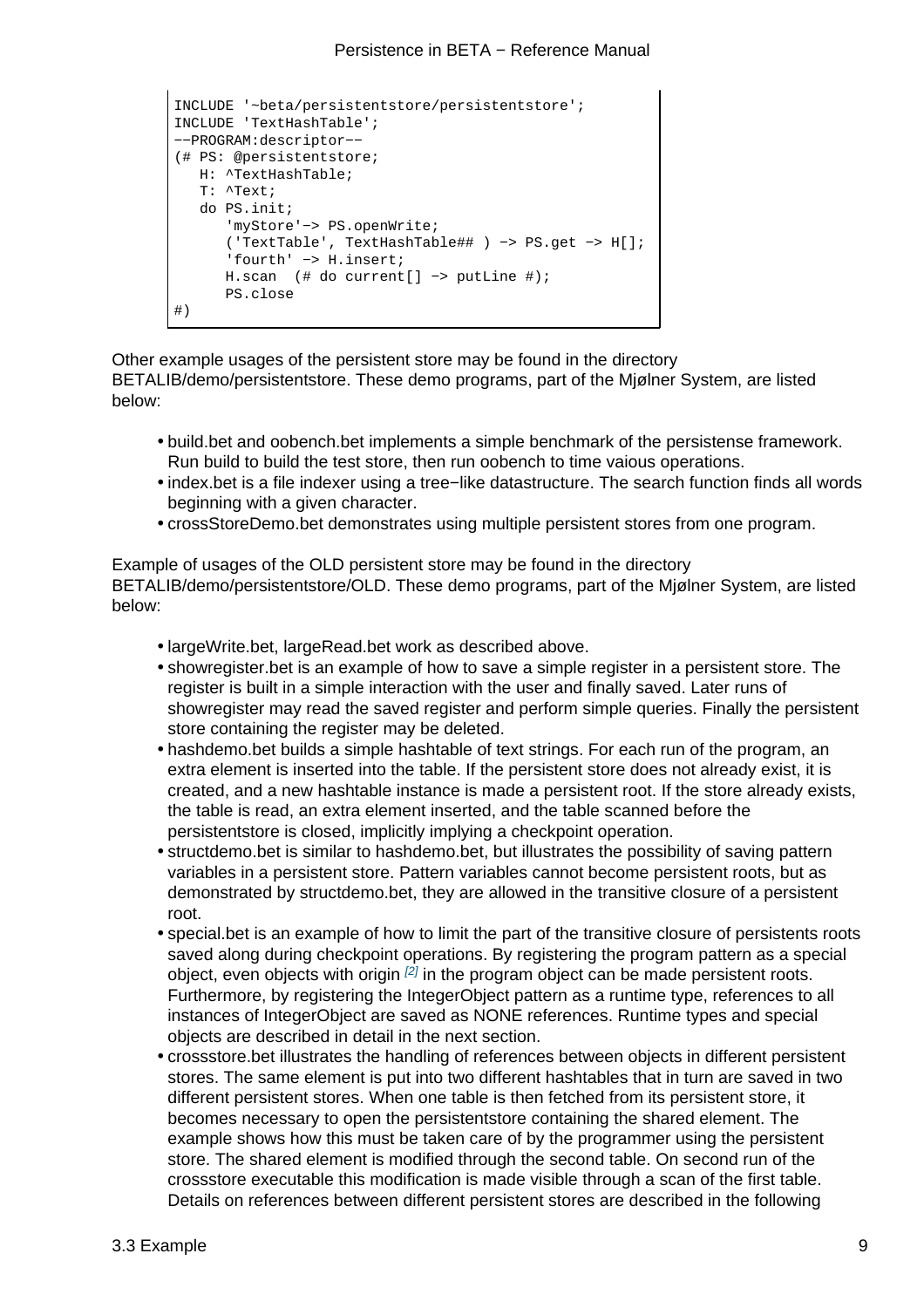<span id="page-12-0"></span>section.

[2] Instances of patterns nested in the program pattern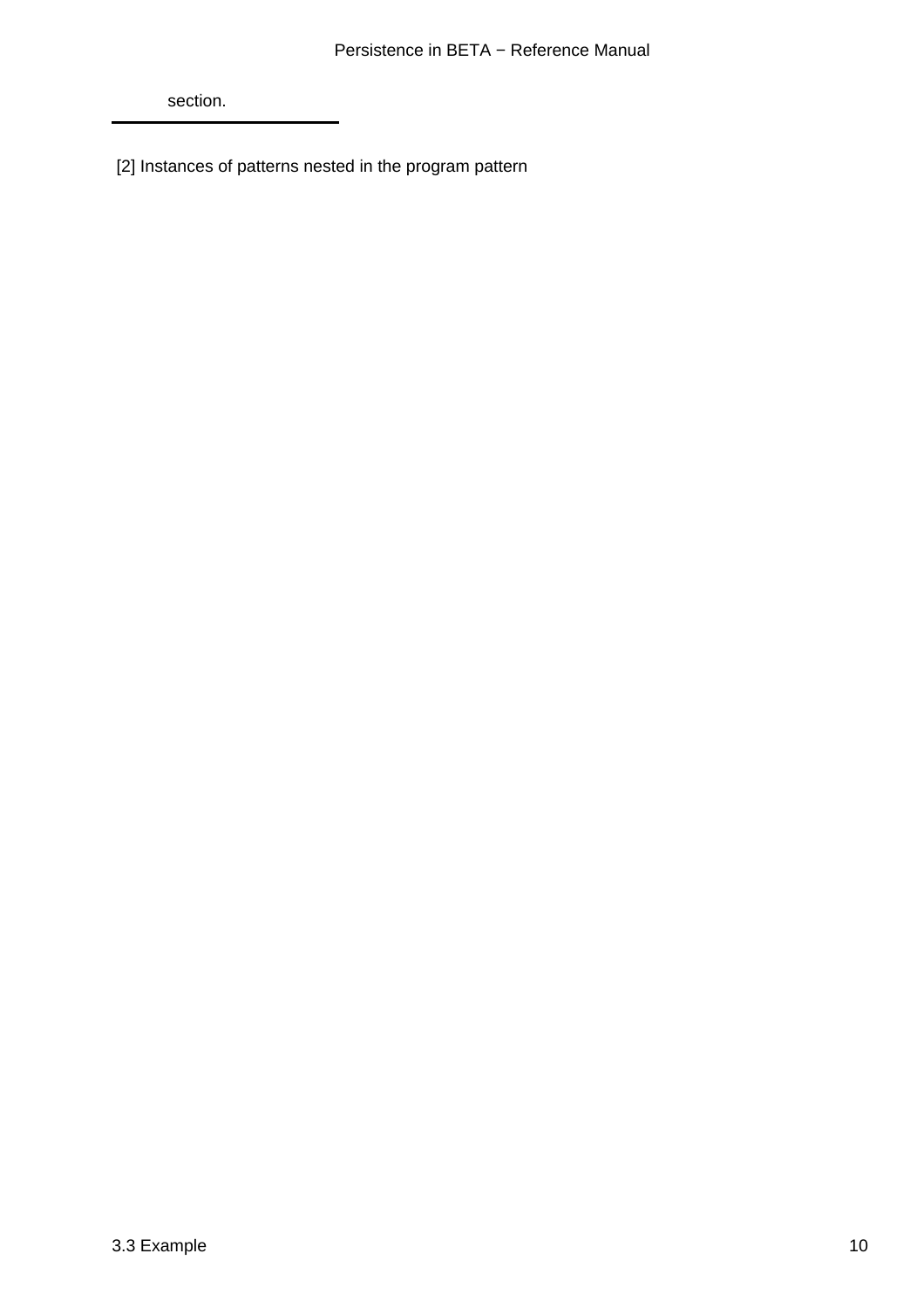# <span id="page-13-0"></span>**4 Multi−User Shared Persistent Store**

The multi−user shared persistent store makes it possible for two or more programs (clients) to acces the same persistent store. Access to the store has to be mediated through a server. The shared persistent store consists of a number of frameworks that may be used to build clients and servers. A client/server may contain part of the multi−user functionality or all of it.

The following functionalty is supported

- **Concurrency control.** The Multi−User Shared Persistent Store implements a concurrency control mechanism enabling several applications to simultaneously access the same persistent store. During execution, these applications may reget persistent objects to gain access to the changes any of the other applications might have made to these objects.
- **Transactions.** If two applications access the same persistent store simultaneously, race conditions may occur. To cope with this, the two processes have to be synchronized.

This is supported by a locking mechanism, and with a transaction mechanism.

• **Notifications.** In order to enable coordination between cooperative applications, the applications can be notified of events occurring in persistent stores, the they have opened.

### **4.1 Multi−User Shared Persistent Store Fragments**

The multi−user persistent store is implemented in the form of a number of fragments, augmenting the single−user persistent store with facilities for concurrency control, transactions, and notifications.

These fragments can be split up into several groups:

- 1. The persistentstore library. See the section 'The persistent store library' below for more details.
- 2. Libraries important to the application programmer when implementing the client programs. These libraries are listed in the section called 'Configuration of the Client'.
- 3. Libraries important to the application programmer when implementing/configuring the server program. These libraries are listed in the section called 'Configuration of the Server'.
- 4. Libraries used by the latter two groups of libraries. These libraries are not important to application programmers. They are listed in the section called 'Utilities'.
- 5. Example implementations for both client and server programs can be found in the directory called 'examples'. One example is described in detail in appendix~\ref{bygexample}. Before running the examples, make sure that an ensemble deamon is running on the host(s) involved.

### **4.1.1 The Persistent Store Library**

The multi–user persistentstore library is augmented with the reget– and commit–operations.

### **4.1.2 Configuration of the Client**

• clientinterface.bet: This file describes the interface to a client using the shared persistent store (named PSclient). This interface file has to be included by all client programs. The PSClient pattern is subclassed in the notification.bet file in order to yield the NPSClient pattern. This pattern has to be used instead of the PSClient pattern, when the client wants to subscribe to notifications.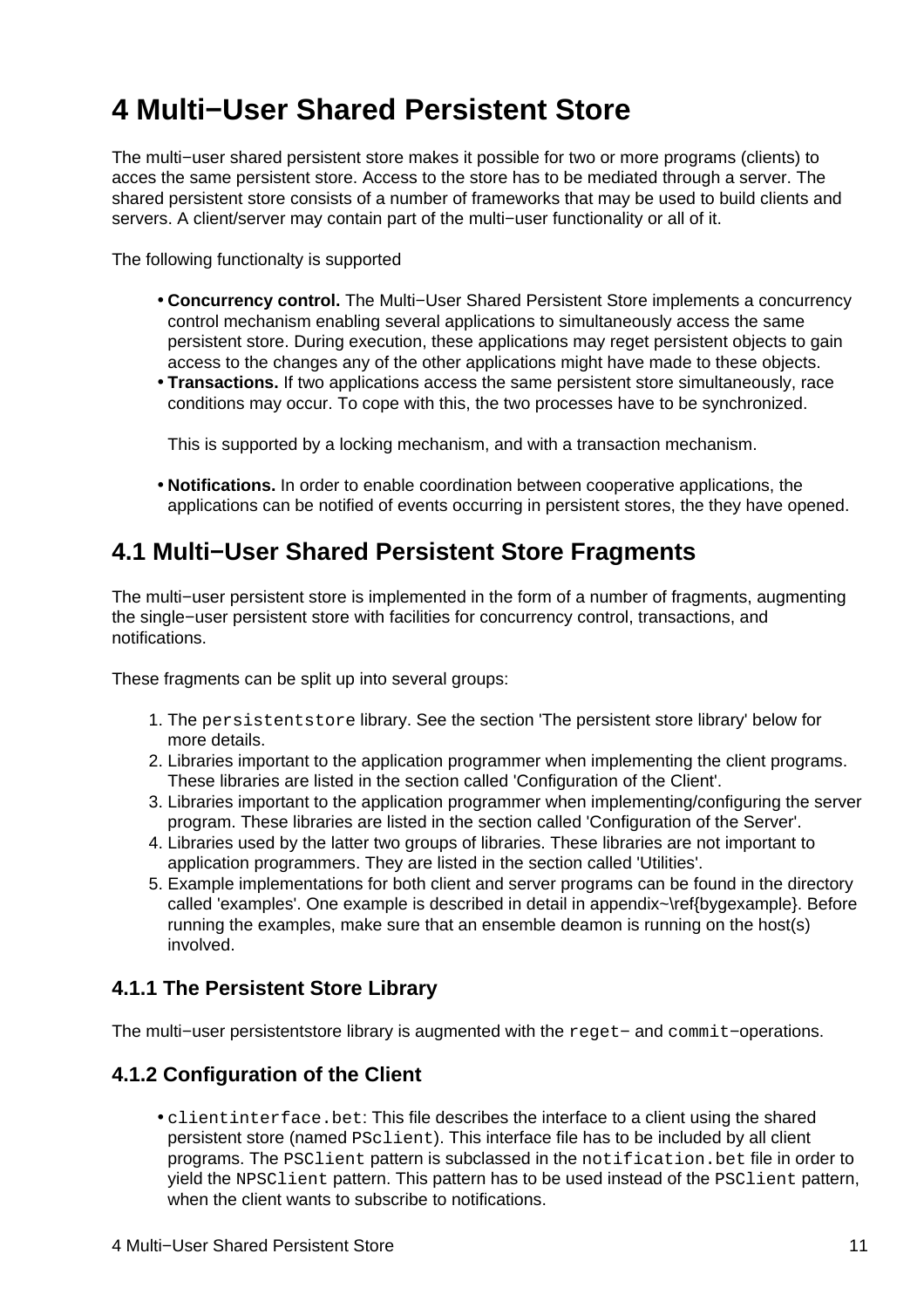- serverinterface.bet: This file contains the interface to the server, the PersistentStoreManager. This interface file has to be included in all client and server programs.
- sharedpersistentstore.bet: This file contains the sharedpersistentstore library. It provides concurrency control for a persistent store. This library has to be included by the client program, if a persistent store is being accessed in a multi−user environment.
- transaction.bet: This file contains the transaction library for the shared persistent store. It has to be included by the clients if they want to use transactions.
- notification. bet: This file is a library containing the declarations used when using notifications. This file has to be included by the clients, if they want to subscribe to notifications.

## **4.2 Configuration of the Server**

- serverinterface.bet: This file contains the interface to the server, the PersistentStoreManager. This interface file has to be included in all client and server programs.
- notificationmanager.bet: This file contains the interface to a notification manager serving notification control. A server wishing to provide notification control has to include this file in order to run an instance of the notificationmanager.
- lockmanager, bet: This file contains the interface to a lock manager serving concurrency control. This file is included by the file serverinterface.bet, because every server starts a lockmanager.

### **4.2.1 Utilities**

• samefile.bet: This file contains the method samefile, which returns true, if the two entered files are the same and false otherwise. This library is used instead of file1name[]−>file2name.equal because the same file can have different names depending on the machine, where a process starts. F.eks. /a/home/scandium9/jojo/speciale/pstore1 and ~jojo/speciale/pstore1 are

the same files, but would result in false, if using the equal−operation.

- perslib.bet: This fragment is a library containing the pattern declarations used to save the lock information on disk. This is done in order to facilitate recovery from a server crash.
- sharedPSnotifications.bet: This file is included by the sharedpersistentstore library in order to send notifications to the server. Notifications are only sent if a notificationmanger is started by the server. If a notificationmanager is started, notifications are sent automatically by the shared persistent store and not explicitly by the user.

### **4.2.2 Example Programs**

- PSManager.bet: This file contains an example implemenation of the server, the PersistentStoreManager. It provides only a lock manager, no extra functionality. This is the smallest possible server implementation.
- NPSManager.bet: This file contains an example implemenation of the server, the PersistentStoreManager. It provides not only a lock manager, but also a notification manager serving notfication control.
- recordlib.bet: This fragment is a library containing the declarations of record, person and register. It is used in order to store registers containing persons in a persistentstore. The client example implementations use this library.
- simpleclient.bet: This file contains an example implementation of the client. The client opens a shared persistent store. The client does not make use of transactions or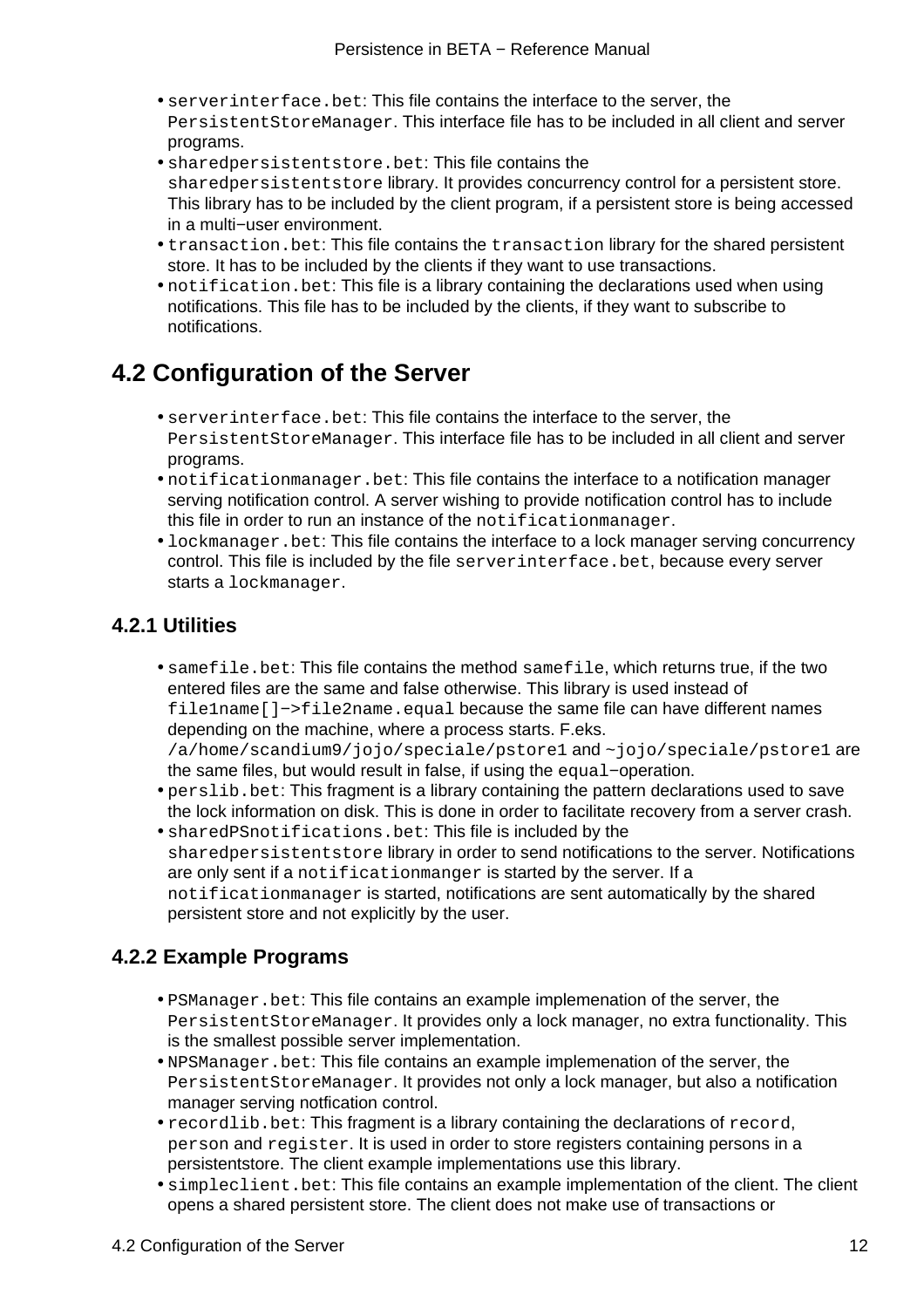notifications. The user can determine the used lock mode and lock policy.

- notclient. bet: This file contains an example implementation of the client. It opens a shared persistent store and subscribes to UPDATE and WAITFORLOCK notifications for it. When being notified, the client displays the notification on the screen. The access to the persistent store is done using transactions. The user can determine the used lock mode and lock policy.
- regetclient. bet: This file contains an example implementation of the client. The client opens a shared persistent store. The client subscribes to UPDATE events. When receiving a notification about an UPDATE, the client regets the in−memory objects of the updated persistent store. Note: This is only done, when the client is accessing the persistent store at the same time, where the persistent store is updated (only possible if the lock policy is MRSW).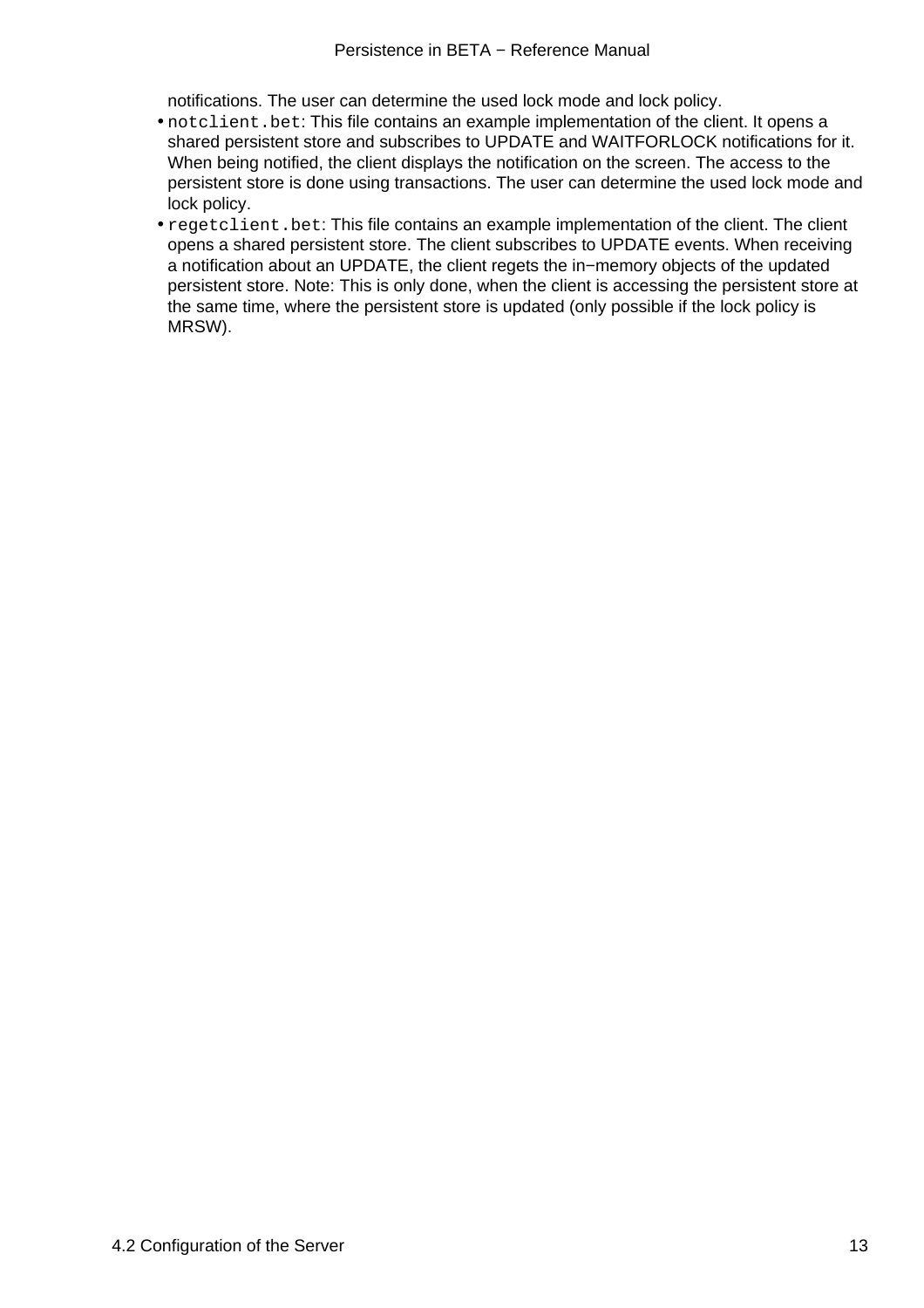# <span id="page-16-0"></span>**5 An example − A Multi−User person register system**

Assume an application, where multiple users access one or more person registers concurrently. The registers are stored in one or more persistent stores. This makes a concurrency control mechanism necessary. Moreover, the users could be interested in being informed about important actions performed by the other users. This makes a notification control mechanism necessary.

We will in the following show example implementations of the server and the clients for this application.

### **5.1 The Server**

The server has to provide a lock manager and a notification manager in order to provide concurrency control and notification control. The server has to further bind the PersistentStoreManager, which provides concurrency control, in order to provide also notification control. The implementation of the server, called NPSManager is shown in the following.

### **5.1.1 NPSManger.bet**

```
ORIGIN '~beta/distribution/shell';
INCLUDE '../serverinterface'; (* the interface to the server *)
INCLUDE '../notificationmanager'; (* to provide a notificationmanager *)
−−− program:descriptor −−−
shellEnv 
(# 
    shellType:: PersistentStoreManager
      (# 
         thenotificationmanager:^notificationmanager;
     do
         registernotificationmanager:
           (# do
              &notificationmanager[]−>thenotificationmanager[]; 
              thenotificationmanager.init;
              (thenotificationmanager[],'Notificationmanager')
                  −>myEnsemble.ns.put(# overWrite:: (# do true −> value #)#);;
           #);
     #);
#)
```
### **5.2 The Clients**

The clients want to make use of the concurrency control mechanism and the notification mechanism provided by the server. A client opens a shared persistent store and subscribes to UPDATE and WAITFORLOCK notifications for it. It uses the transaction mechanism when accessing a persistent store in order to ensure its consistency. The client can determine, if he wants to read or update the persistent store and he can determine the lock policy to be guaranteed. When being notified, a client displays the notification on the screen. One or more clients can interact concurrently with the server, i.e. several program executions of the client can be executed in parallel. The implementation of a client, called notclient, is shown in the following.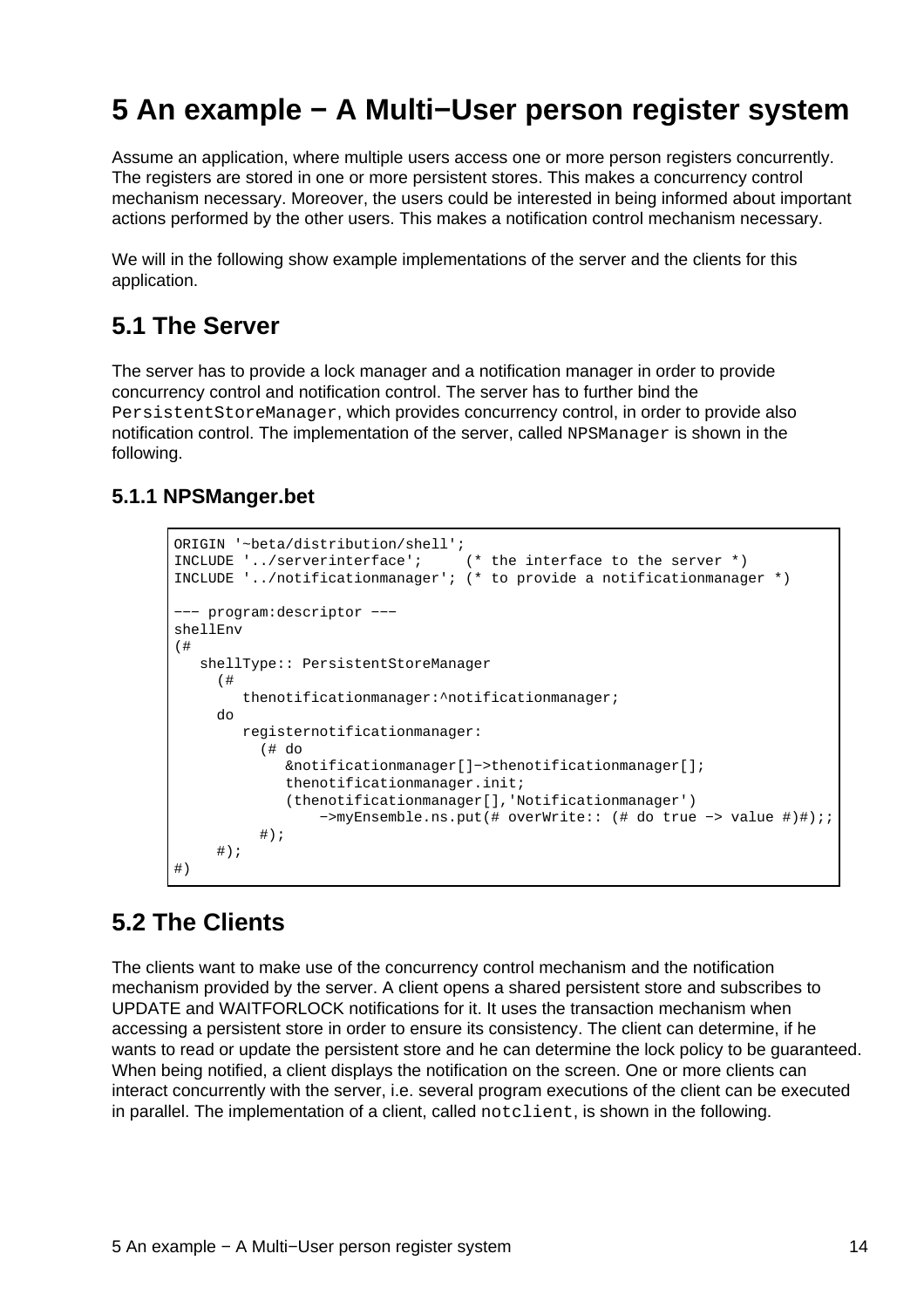#### **5.2.1 notclient.bet**

```
ORIGIN '~beta/distribution/shell';
INCLUDE 'serverinterface'; (* to communicate with the server *)
INCLUDE 'clientinterface'; (* to bind shelltype to
                              NPSclient (because it uses notifications) *)
INCLUDE 'notification'; (* to subscribe to notifications *)
INCLUDE 'sharedpersistentstore'; (* to make use of the concurrency control mechanism *)
INCLUDE 'recordlib'; (* to store persons in a register *)
INCLUDE 'transaction'; (* to use transactions *)
−−− program: descriptor −−−
shellEnv
(# 
   shellType:: NPSclient
      (# notifyImpl::(#
                     do theNotification.display;
\#);
        ps: @sharedpersistentstore
           (# maxCountOnDanglerHit::<
               (# do 10−>value #);
           #);
         serverEnsembleName: ^Text; 
        serverEnsemble: ^ensemble;
         thenotificationmanager:^notificationmanager; PSname:^text;
        newreg:^register; 
        s:^register;
        rootname:^text;
         regname:^text;
 do 
         (* Get a reference to the ensemble on which the server is running *)
         (******************************************************************)
         'Enter Persistens Server hostname: ' −> screen.putText;
         keyboard.getLine −> serverEnsembleName[];
         getHost: (ensemble##, serverEnsembleName[]) 
          −> theShell.myEnsemble.ns.get −> serverEnsemble[];
         (* open shared persistent store *)
         (********************************)
         'Open PS ? '−> screen.puttext;
         keyboard.getline−>PSname[];
         open:
          (# exists:@boolean; 
          do true−>exists;
              (PSname[],theShell[],serverensemble[])−>PS.open
                      (# notfound::<(# do false−>exists; 
                                          'The store is created ...'−>puttext; 
                                          PSname[]−>PS.create;
                                           leave open;
\#);
                      #);
               (if not exists then 'done'−>putline if);
           #);
```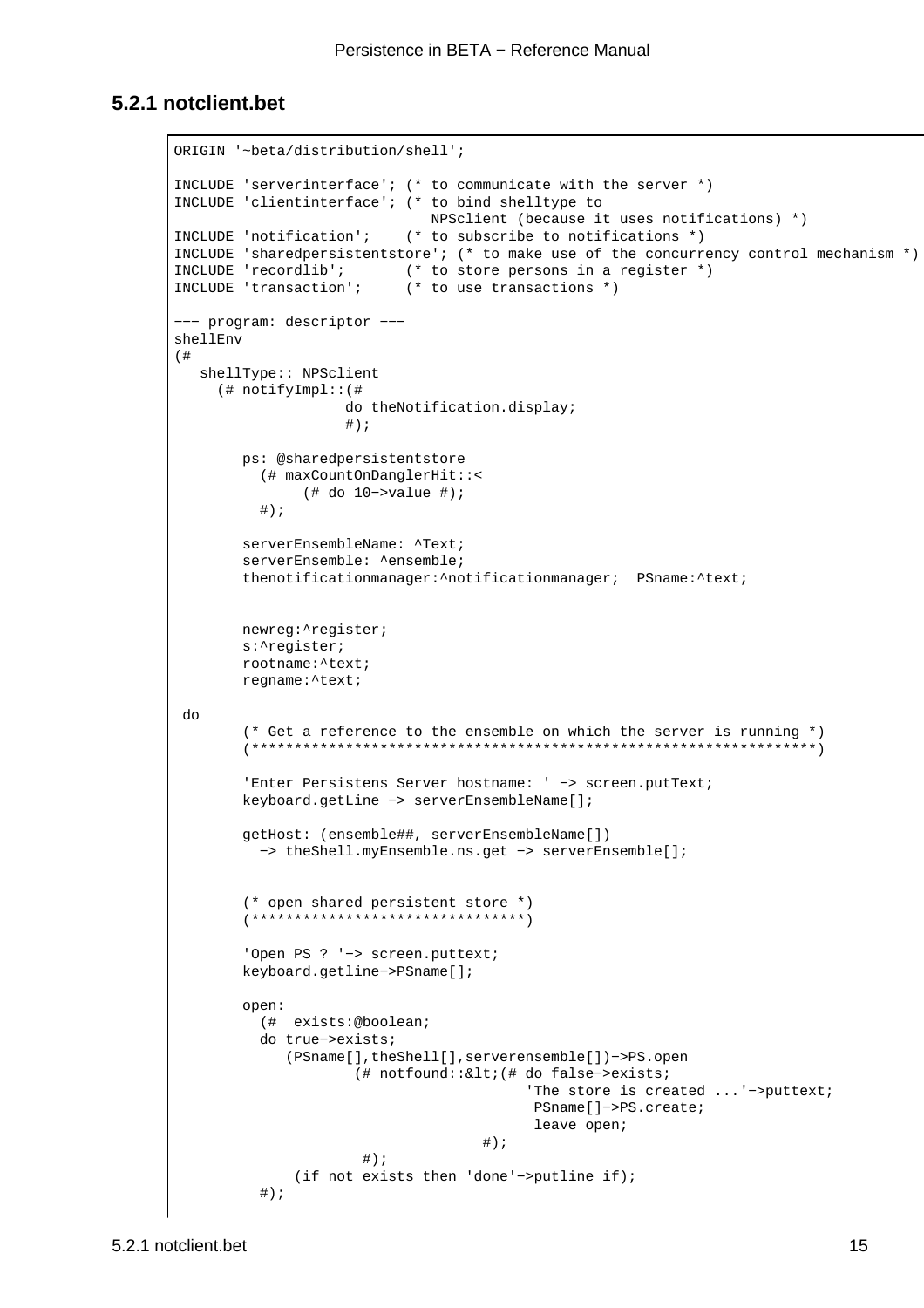```
 (* subscribe to UPDATE and WAITFORLOCK notifications *)
          (*****************************************************)
          getnotificationmanager:(NotificationManager##, 'Notificationmanager') 
               −> serverEnsemble.ns.get −> thenotificationmanager[];
          (if (thenotificationmanager[] <> NONE) then
           subscribe: (# thesubscription: ^subscription;
do de la contrado de la contrado de la contrado de la contrado de la contrado de la contrado de la contrado de
                              &subscription[]−>thesubscription[];
                              (theShell[],'all',PSname[],Update)
                                     −>subscribetoPSEvent−>theSubscription[];
                              theSubscription[]
                                     −>thenotificationmanager.subscribeNotification;
                              (theShell[],'all',PSname[],Waitforlock)
                                     −>subscribetoPSEvent−>theSubscription[];
                              theSubscription[]
                                     −>thenotificationmanager.subscribeNotification;
\#);
         if);
          (* start transaction loop *)
          (**************************)
          transactionloop:
            (# lmode:@integer; 
               lpolicy:@integer;
            do
               'Access the ps for reading [r] or writing [w]'−>putline;
               (if getNonBlank = 'w' then write −> lmode;
               else read −> lmode;
               if);
               'The policy to be guaranteed: MRSW allowed [y,n]'−>putline;
               (if getNonBlank = 'y' then shared −> lpolicy;
                else exclusive −>lpolicy;
               if);
               mytrans: ps.transaction
                  (# LockMode::<(# do lmode−>value#);
                     LockPolicy::<(# do lpolicy−>value #);
                     abort::<(# do leave mytrans #);
                     getregister:(# rootname:^text;
do de la contradición de la contradición de la contradición de la contradición de la contradición de la contra
                                      'Which register? '−> screen.puttext; 
                                       keyboard.getline−>rootname[];
                                      (rootname[],register##)−>get−>s[];
                                   exit s[]
\#);
                 do 
                     commandLoop: cycle
( \# newreg:^register;
do de la contrado de la contrado de la contrado de la contrado de la contrado de la contrado de la contrado de
                           'Get a register (persistent root) [g]'−>putline;
                           'Display register [d]'−>putline;
                           'Find person in register [f]'−>putline;
                           'Add person to register [a]'−>putline;
                           'Delete person from register [k]'−>putline;
                           'Change name of person [c]'−>putline;
                           'Show registers in location [s]'−>putline;
                           'Put register [p]'−>putline;
```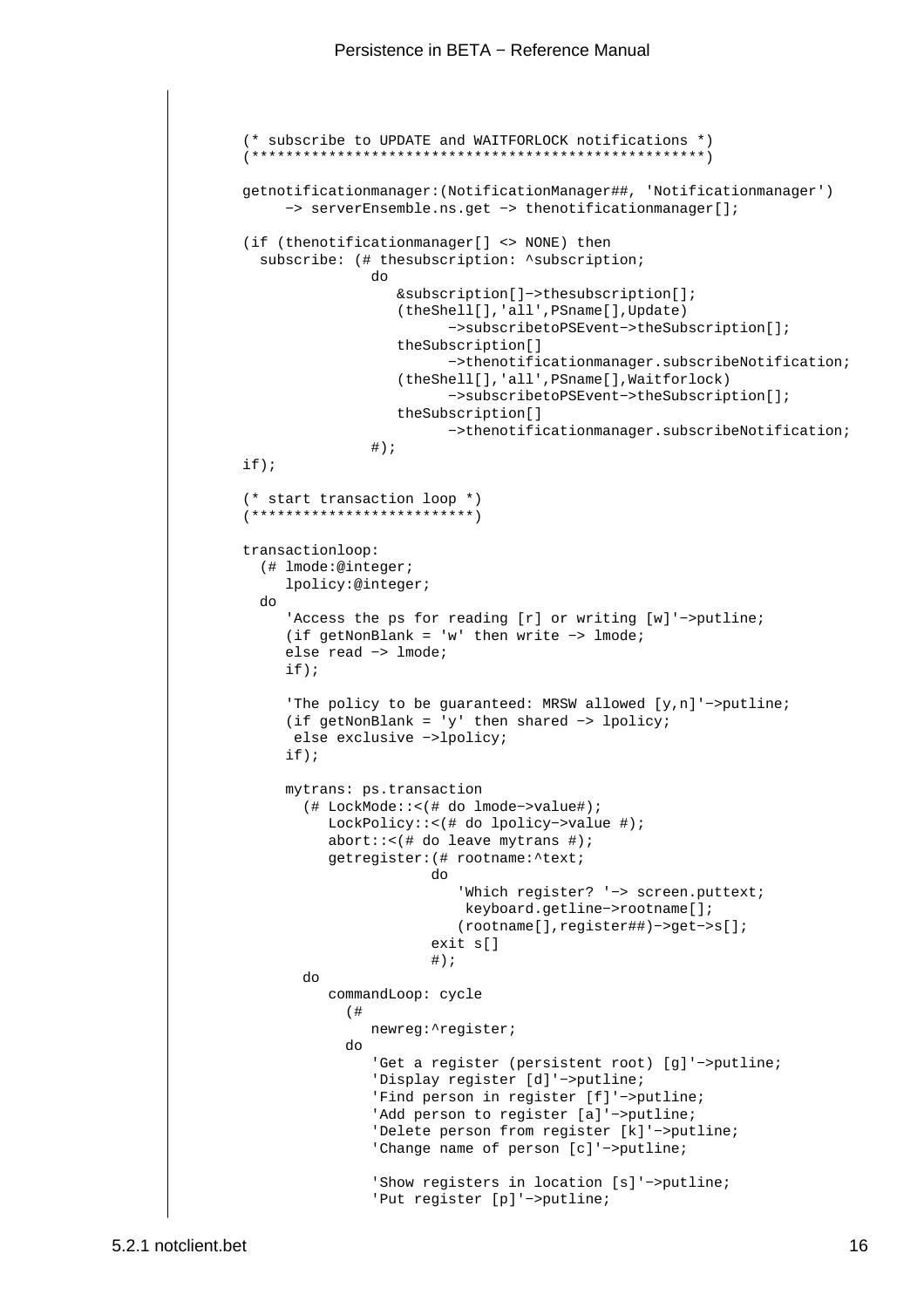```
 'Remove register [r]'−>putline;
 'Checkpoint/Update persistent store [u]'−>putline;
 'Reget in−memory objects [e]'−>putline;
 'Abort the transaction [b]'−>putline;
 'Commit the transaction [q]'−>putline;
 (if getNonBlank
  // 'g' then 
     getregister−>s[];
     (if (not (s[] = NONE)) then
         'Done'−>putline;
     if);
  // 'd' then
     getregister−>s[];
    (if (not (s[] = NONE)) then screen[]−>s.display;
     if);
  // 'f' then
     getregister−>s[];
     (if (not (s[] = NONE)) then
         findWithKey (# do screen[] −> found.display #);
     if);
  // 'a' then
     getregister−>s[];
    (if (not (s[] = NONE)) then addPerson;
     if);
  // 'k' then 
     getregister−>s[];
     (if (not (s[] = NONE)) then
         delete
     if);
 // 'c' then 
     getregister−>s[];
     (if (not (s[] = NONE)) then
      change;
      if);
 // 's' then 'The following registers are found in the PS:'
                                          −>putline;
     scanrootnames (# do current[]−>putline; #);
  // 'p' then
     'Name of register to be put? '−> screen.puttext; 
     keyboard.getline−>rootname[];
     &register[]−>newreg[];
     (newreg[],rootname.copy)−>put;
  // 'r' then
     getregister−>s[];
    (if (not (s[] = NONE)) then NONE−>s[]; 
     if);
 // 'e' then
     reget;
```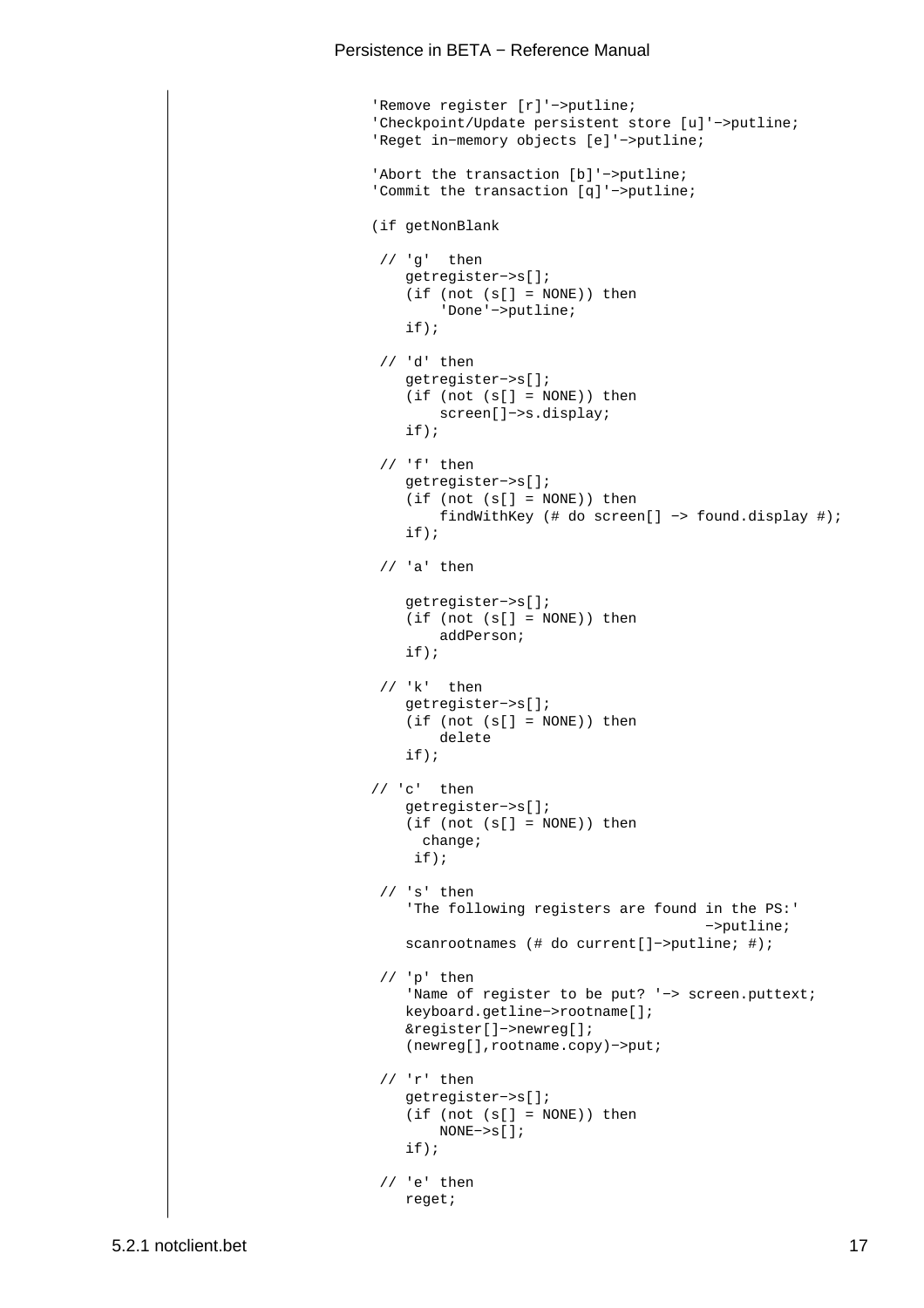#### Persistence in BETA – Reference Manual

```
 // 'u' then 
                              checkpoint;
                           // 'b' then 
                              abort;
                           // 'q' then 
                             leave commandLoop;
                       if);
                      \# ) \, ;
                \#);
               'Continue with new transaction [yn]?'−>screen.puttext;
               (if getnonblank = 'y' then
                  restart transactionloop
               if);
          \#);
          (* close shared persistent store *)
          (*********************************)
         PS.close;
         theShell.kill;
     \#);
#)
```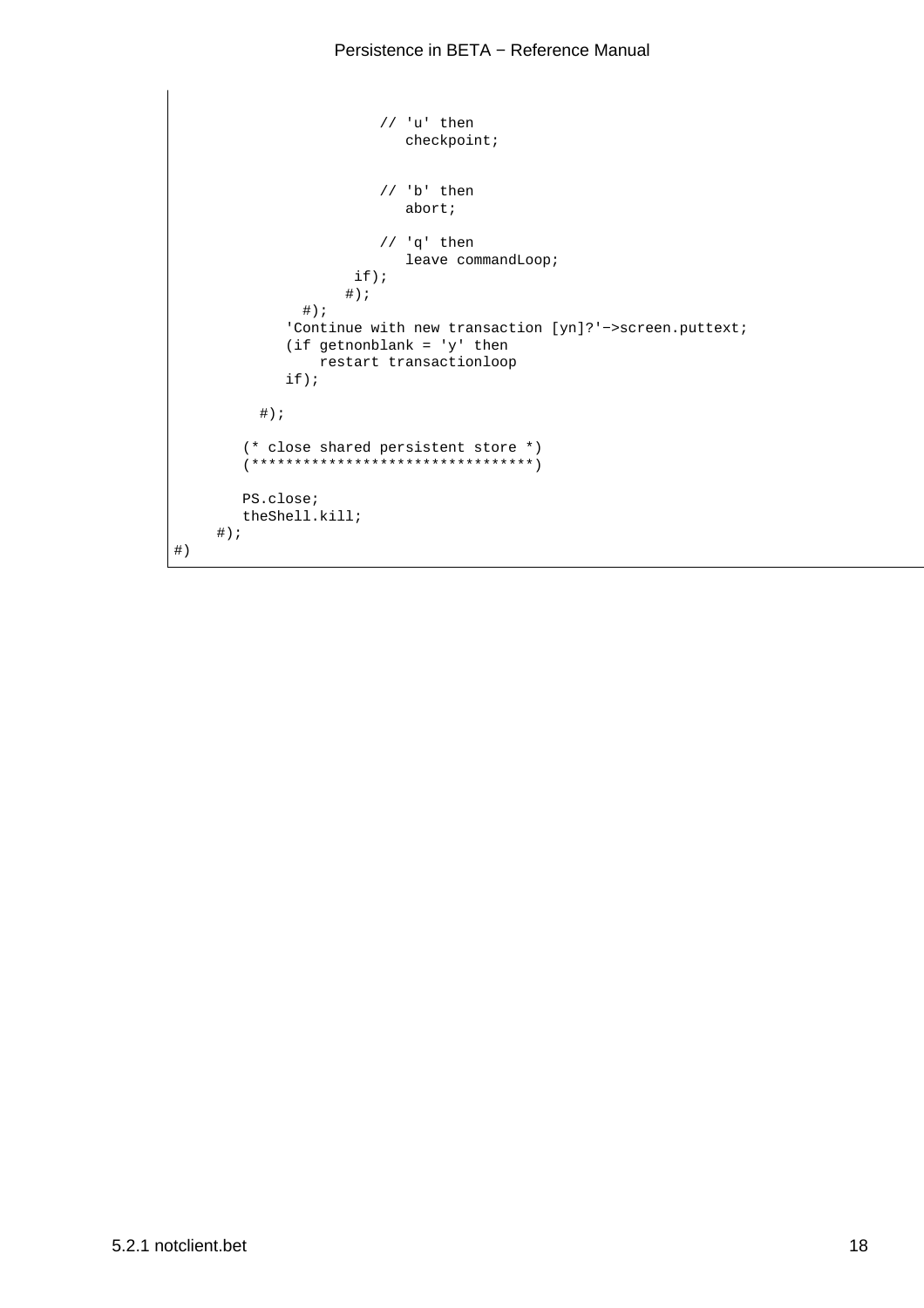# <span id="page-21-0"></span>**6 Advanced Features**

The following sections describe some advanced features of using persistent stores.

### **6.1 References between different persistent stores**

References between objects saved in different persistent stores are allowed, but beware that the support for such references is still somewhat experimental and requires special care in order to avoid problems. This section describes how to exploit cross store references. The crossstore.bet demo program is an example usage of cross store references. The drawing below illustrates references between objects saved in different persistent stores. In memory, there is no difference between cross store references and other object references. However, on secondary storage these references cross boundaries between persistent object stores.



## **6.2 Where are objects saved?**

When performing a checkpoint on a persistent store, either explicitly by calling the checkpoint operation or implicitly by closing the store, the object graphs rooted in the persistent roots of the store are traversed and the objects met saved to the persistent store. However, if an object is met that has already been saved in another persistent store, only the identification of that object is saved, and the graph traversal is not continued in that particular direction. Thus, a checkpoint operation on a persistent store only saves objects already belonging to that store, or objects that do not yet belong to any persistent store at all. The result is that a persistent object is saved in the store that first sees the object during a checkpoint operation.

The description above of course demands that we are able to recognize objects that 'belong to' other persistent stores. However, when a persistent store is closed, objects that belonged to the store before the close operation will, after the close operation, semantically turn into copies of the objects belonging to the store. Thus, in order to maintain references between objects in different persistent stores, it is necessary to make explicit checkpoint operations and avoid the implicit checkpoint done by the close. The latter is done by further binding the doCheckpoint virtual:

PS.close (# doCheckpoint:: (# do false −> value #)#);

When exploiting cross store references, avoid the implicit checkpoint operation by furtherbinding the doCheckpoint virtual on close operations. Instead explicit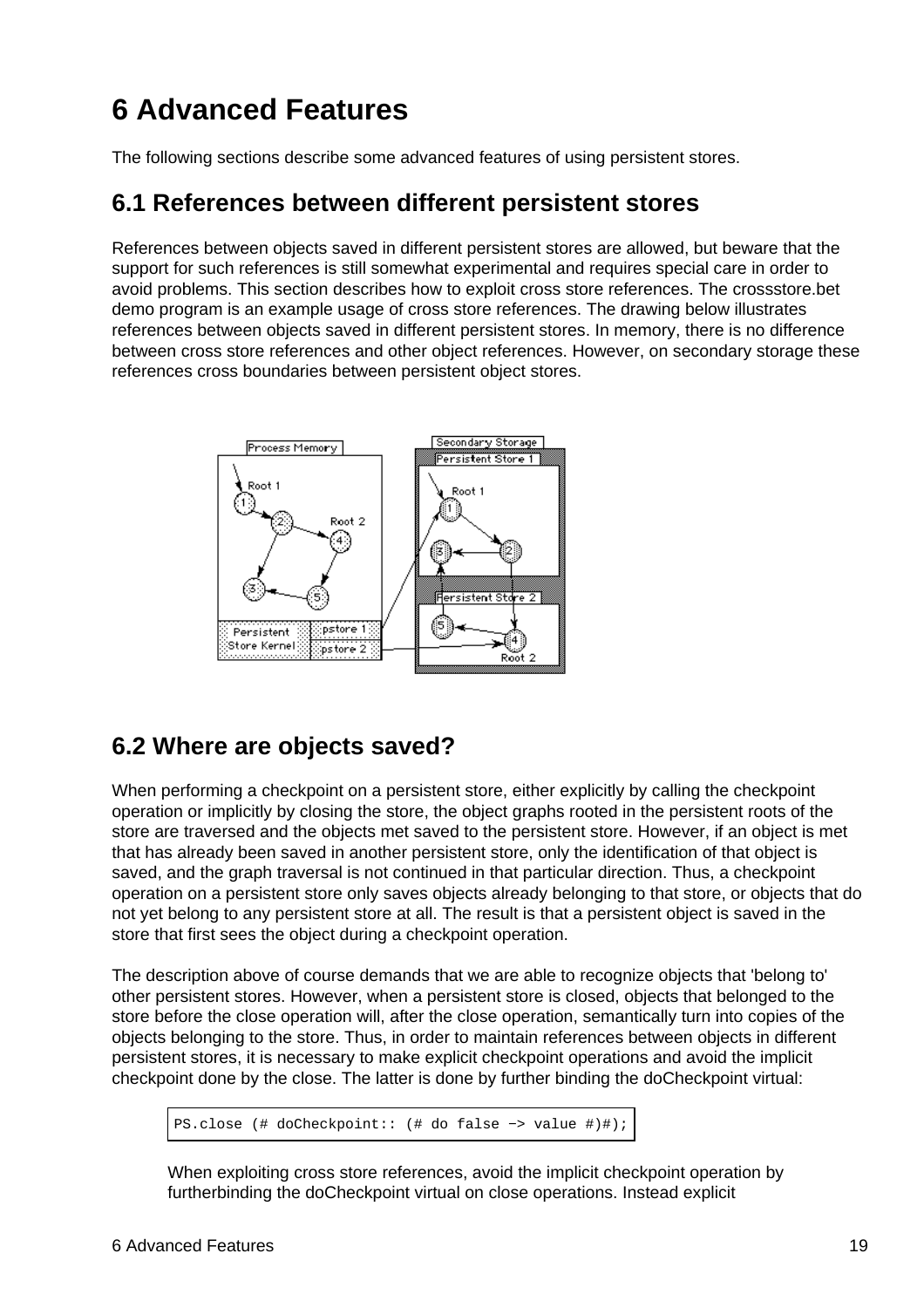### <span id="page-22-0"></span>**6.3 Following references between persistent stores**

If a persistent root is fetched whose transitive closure contains references to objects in other persistent stores, these persistent stores must be open in order to fetch the objects referenced. However, if the store referred is not already open, the persistent store containing the reference is not able to open the store automatically since it has no idea whether it should be opened for reading or writing. Instead it calls the persistentstore.openpstore virtual with the full pathname of the store needed, and expects the further binding to open and return the store.

## **6.4 Lazy object fetch**

#### **Note that the new persistense always runs using lazy fetch. This section is therefore only relevant to users of the old persistense**

When fetching an object from a persistent store using the get operation, the default is to eagerly fetch all objects in the transitive closure of the persistent root specified. However, since this may involve a huge number of objects not really needed by the current program execution, the persistent store offers the possibility to fetch the transitive closure lazily as the program goes along following references from the persistent root.

By further binding the persistentstore.allowLazyFetch virtual to trueObject, the default fetch strategy is changed to lazy fetch. Alternatively the fetch strategy may be set on a per get basis by further binding the get.allowLazyFetch virtual to trueObject.

In short, lazy fetch works as follows. Using the persistent store get operation, the object graph reachable from the persistent root is always fetched in a breadth−first manner, whether or not lazy fetch is applied. In the case of lazy fetch, instead of fetching the full object graph, only a limited number of objects are fetched from secondary storage and instantiated in the current process. The objects fetched are the persistentstore.maxFetchOnDanglerHitfirst objects met during the breadth−first traversal. The default number of objects fetched may be changed by further binding the maxFetchOnDanglerHit virtual.

So, what about the objects not fetched? Since these objects are not instantiated, it is impossible to setup usual in−memory references. Instead socalled dangling references are used. Simply stated, a dangling reference is a negative number uniquely identifying a persistent object to the current process. If a dangling reference is ever followed  $[3]$ , the same mechanism that checks for NONE references will trap to the persistent store kernel in order to transparently fetch the object needed from secondary storage. Also in this case the objects fetched are the maxFetchOnDanglerHit first objects met during a breadth−first traversal of the object graph rooted in the object needed. All dangling references in the process referencing n[ew](#page-23-0)ly fetched objects are replaced by genuine in−memory references. A more detailed description of the implementation of lazy object fetch may be found in [Brandt 94].

Note that the --noCheckNone (or -s 14 0) compiler switch suppressing the generation of runtime checks for NONE references cannot be used in programs using lazy object fetch!

In addition to maxFetchOnDanglerHit and allowLazyFetch, the persistentstore.OnDanglerHit and persistentstore.AfterDanglerHit virtuals are used in conjunction with lazy object fetch. OnDanglerHit is called when a dangling reference has been hit, but before the object is actually fetched from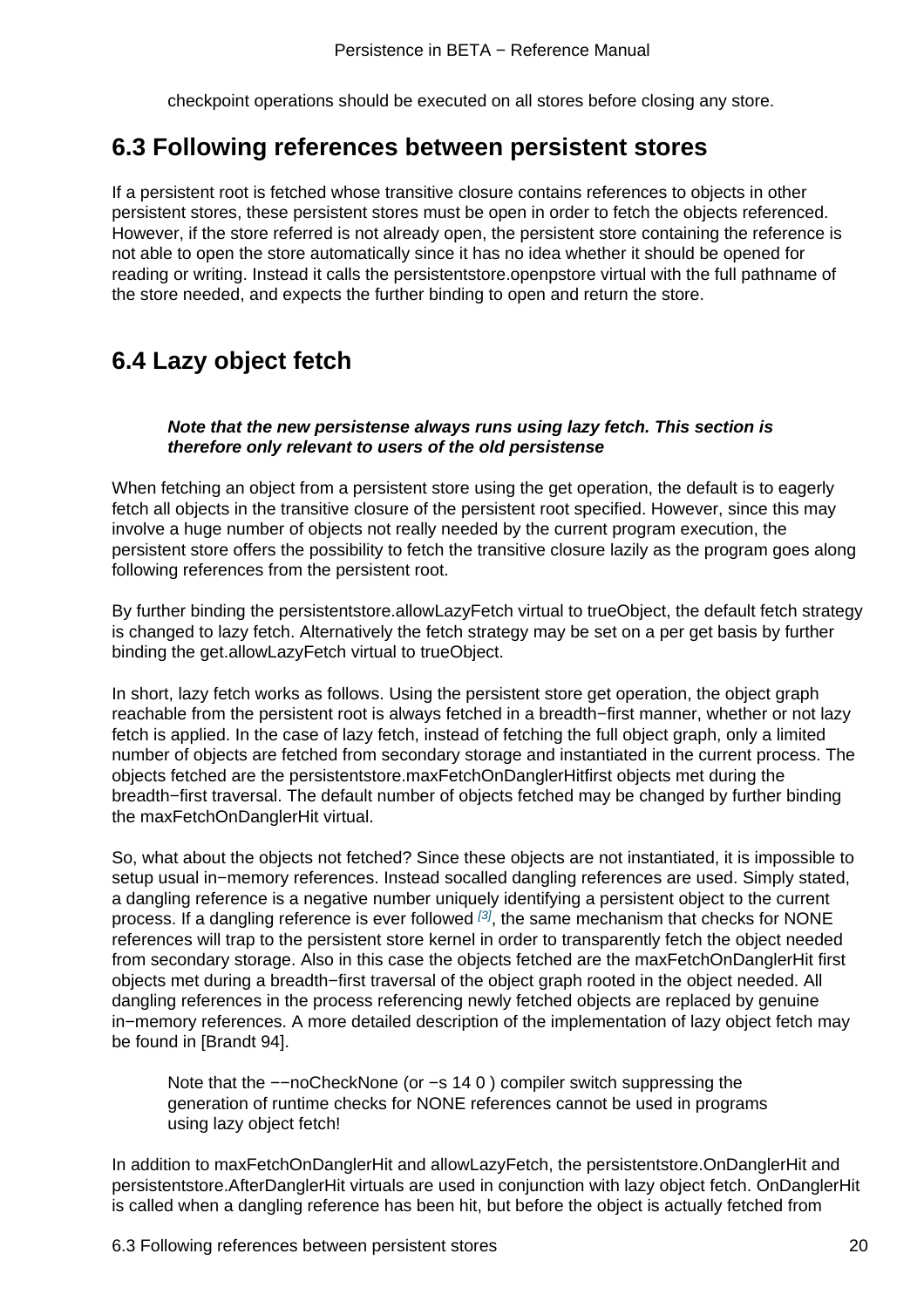<span id="page-23-0"></span>secondary storage. AfterDanglerHit is called when the object has been fetched, giving the object as parameter. When AfterDanglerHit returns, the program continues whatever it was doing when the dangling reference was hit. The purpose of these virtuals is to offer informative callbacks that may be used for example in interactive programs where lazy object fetch may otherwise result in inexplicable delays.

It should be noted that there are no semantic differences whatsoever between lazy and eager object fetch. The practical difference lies in different efficiency/memory usage trade−offs.

The demo programs largeWrite.bet and largeRead.bet together illustrates the use of lazy fetch.

[3] Followed here means "accessing the state of the object referred". Usual reference assignment on dangling references are not different from ordinary reference assignments

## **6.5 Limiting reachability based persistence**

### **6.5.1 Special objects**

For the primary intended usage, a special object is an object that is thought of as a single logical object that is always present in program executions using some persistent store. Support for special objects may thus be thought of as generic support for pointing out patterns that to some extend have only a single instance shared between all program executions using the pattern.

The state of special objects is never saved persistently. However, references to these objects should be saved so that they may be setup correctly when saved objects referencing a special object are re−instantiated in another process. Typical examples or special objects are application framework objects that are known to be present in the program executions exchanging persistent objects, but should not be saved themselves. Examples of application framework objects are instances of guienv, XtEnv, systemenv and shellenv. These application framework objects, of which there should be at most one in each program execution, are not to be saved persistently, but instances of patterns nested inside the application frameworks should be allowed to persist. As already mentioned, betaenv is always treated as a special object.

Special objects are registered once in the lifetime of a persistent store by supplying name and type of the object to the persistentstore.registerSpecialObject method. The type is saved in the persistent store in order to be used for type checking when registering special object instances as described below.

In addition to the initial registration, an instance of the special object must be supplied by each process using the persistent store by calling the persistentstore.registerSpecialInstance method when the persistent store has been opened, but before any get operations are made. The instance given to the registerSpecialInstance method must be a subtype  $^{[4]}$  of the type given to the registerSpecialObject operation.

The demo program special.bet contains an example usage of special objects.

### **6.5.2 Runtime types**

Runtime types are patterns whose instances are used at runtime, but should not persist across program executions. As mentioned in section 2, an example of this is interface objects such as windows. Another example is objects used for caching purposes at runtime and referenced from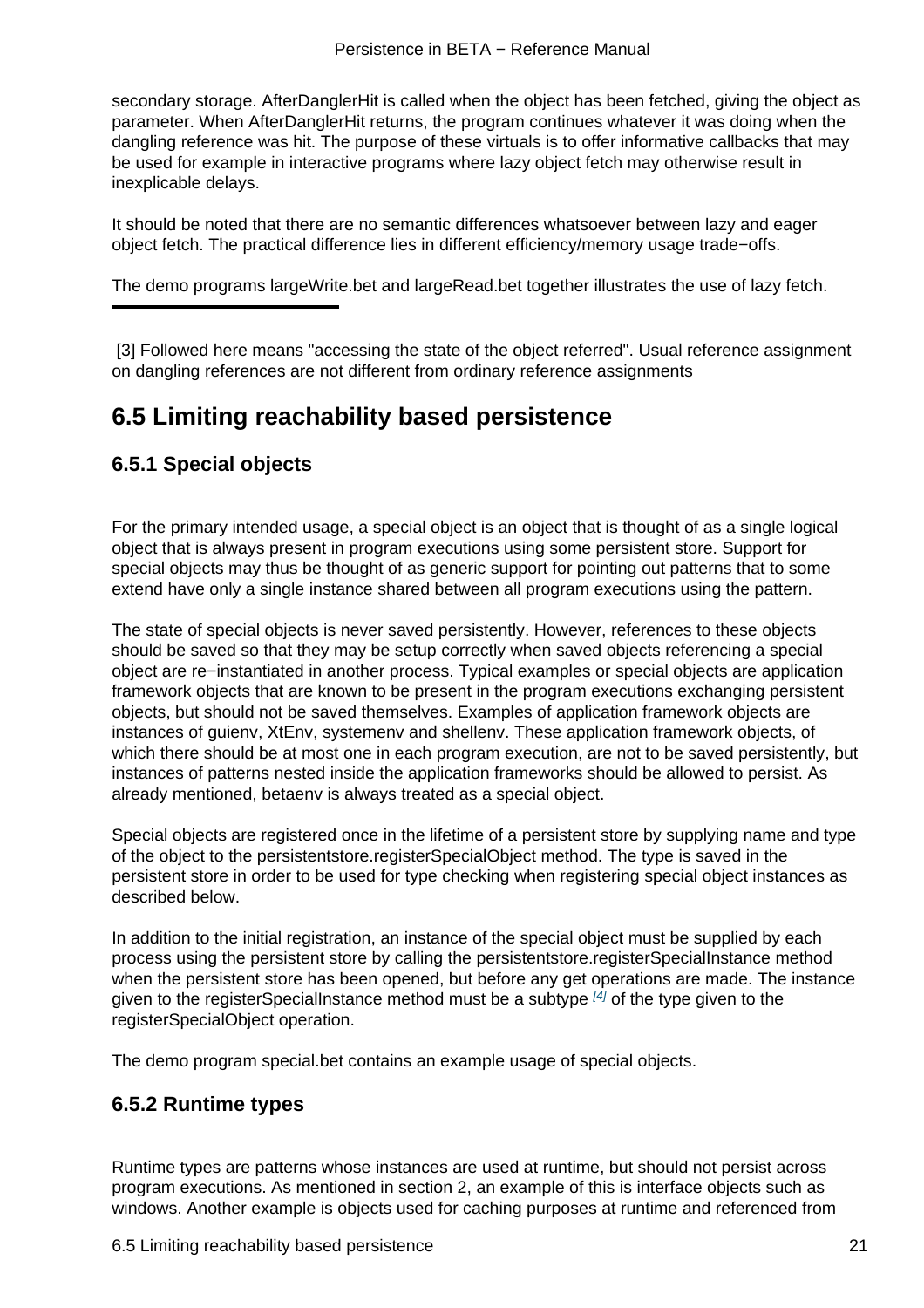<span id="page-24-0"></span>persistent objects although the cache objects themselves should not be saved across program executions. By registering the pattern p as a runtime type, instances of p are not saved during checkpoint operations even though they are found in the transitive closure of a persistent root. Instead references to these objects are saved as NONE references.

Runtime types are registered by calling persistentstore.registerRuntimeType. As runtime types registered using registerRuntimeType are not saved persistently in the store, registerRuntimeType must be called for each runtime type in each session using the persistent store in question. If needed, it is of course possible to save a table of runtime types in a persistent store. The demo program structdemo.bet is an example of how a table of pattern variables may be saved in a persistent store.

The demo program special.bet contains an example usage of runtime types.

### **6.5.3 Combining runtime types and special objects**

Since references to special object instances are treated differently than references to instances of runtime types, it is a contradiction to register the same pattern as a special object and as a runtime type in the same persistent store. Doing so will result in a runtime error.

Furthermore, since it is not allowed to save an object without the knowledge that all its origins will be available when the object is to be reinstantiated, instances of runtime types should not be origins of objects saved. If an instance of a runtime type is needed as origin for some other object to be saved, the runtime type instance is saved anyway, disregarding the fact that it is an instance of a runtime type.

Different persistent stores used in the same program execution may have different sets of special objects and runtime types registered.

[4] The subtype relation is reflexive, i.e. any pattern is a subtype of itself

## **6.6 Files used for storing objects**

The name parameter to the create, openRead and openWrite operations in the persistentstore pattern is interpreted as a directory name relative to the current directory of the process. When creating a new persistent store, this directory is created along with the file db. (Note, the old persistent store creates the files locg, oinx and data.) For deleting the files making up a persistent store, the deletePersistentStore pattern is available.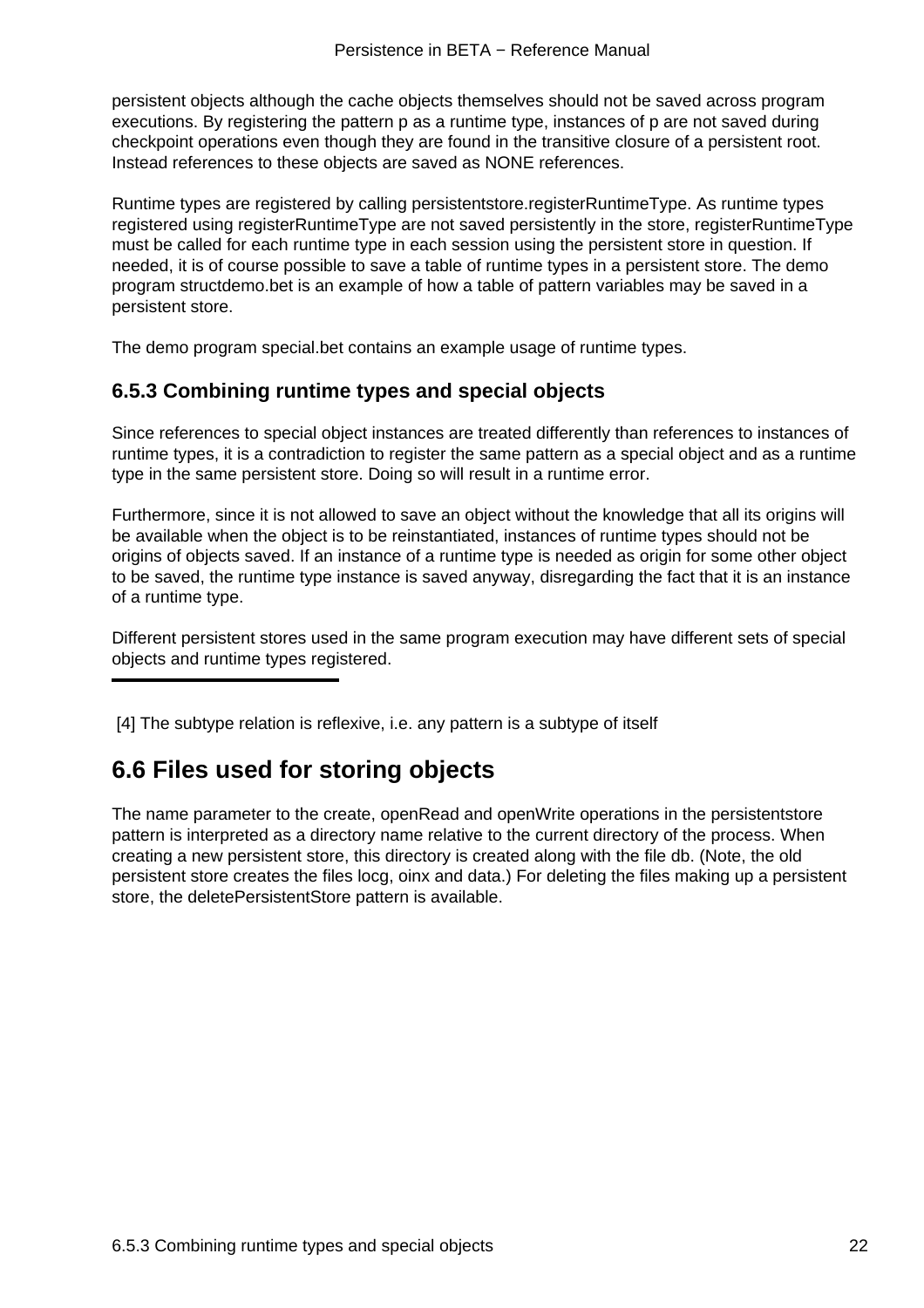# <span id="page-25-0"></span>**7 Known Bugs and Inconveniences**

## **7.1 Garbage collection and persistence**

With respect to garbage collection and persistence, there are two separate issues to consider, namely the usual in−memory garbage collection and garbage collection of the persistent store on secondary storage. These are considered in turn below.

### **7.1.1 In−memory garbage collection**

The persistent store kernel keeps track of persistent objects loaded into the current process by maintaining a table of references to these objects. This table is shared by all persistent stores in a program execution. As long as a persistent store is open, no objects from that store can thus become garbage, since they are at least referenced from the internal object table. Currently the only way to delete objects from the internal table is to close the store. Thus, to allow in−memory garbage collection of persistent objects, the persistent store in which these objects are saved must be closed.

A side−effect of deleting objects from the object table is is course that the persistence kernel no longer knows that these objects are persistent, and thus semantically these objects turn into in−memory copies of the real persistent objects, now only available on secondary storage.

### **7.1.2 Secondary storage garbage collection**

Currently there is no built−in support for garbage collection of persistent stores. Thus, once saved in a store, an object stays there until the store is deleted, even though the object may no longer be reachable from any persistent root.

#### **7.1.2.1 Secondary storage garbage collection using the OLD persistense implementation**

#### **Note, this technique does not work when using the new persistense implementation.**

However, for small persistent stores whose objects fit into virtual memory of the computer at once, and that are not referenced from other persistent stores, it is possible to perform a simple garbage collection using the basic operations of the persistentstore pattern. This is illustrated by the PersistentGC.bet demo fragment. PersistentGC simply reads the transitive closures of all persistence roots into memory, deletes the store, and then saves the persistence roots in a new store with the same name as the old store.

Note, however, that the fragments used to generate the objects saved in the store must be linked with the executable performing the collection.

The demo program gc.bet illustrates how to first delete a number of elements from the persistent table generated by largeWrite.bet, and then perform a garbage collection on the store, using PersistentGC.

### **7.2 Persistent store identification and cross store references**

The persistent store identifies objects using a two−part object id, each part being a 32 bit integer. The first part identifies the persistent store in which the object is saved, and the second part is a unique identification of the object within that store. Currently the persistent store id is simply the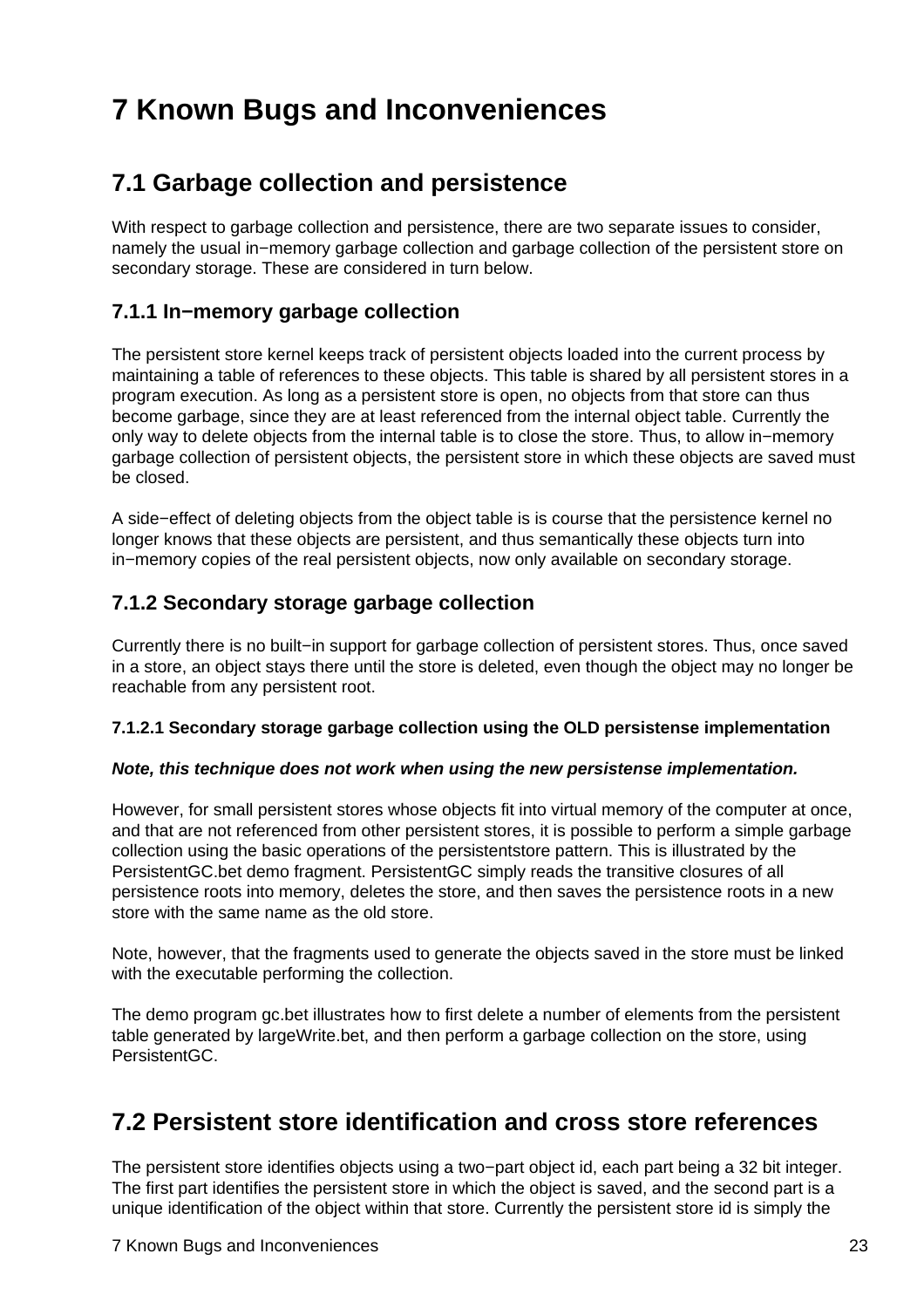system time (in seconds) when the store was created. A persistent store containing references to other persistent store thus maintains a mapping from these creation times to the full pathname of the persistent stores, in order to be able to call the openpstore virtual with the correct pathname.

Unfortunately this identification is not entirely unique. The persistent store kernel ensures that no two stores created by the same process gets the same creationtime, but there is currently no way to ensure that different processes do not create persistent stores with the same creation time. A process simultaneously opening two persistent stores with the same creation time will therefore in the best case receive wrong alreadyOpen exceptions, and in the worst case wrong in−memory object graphs may be created.

In future versions of the persistent store, this problem will be solved by using an alternative identification scheme.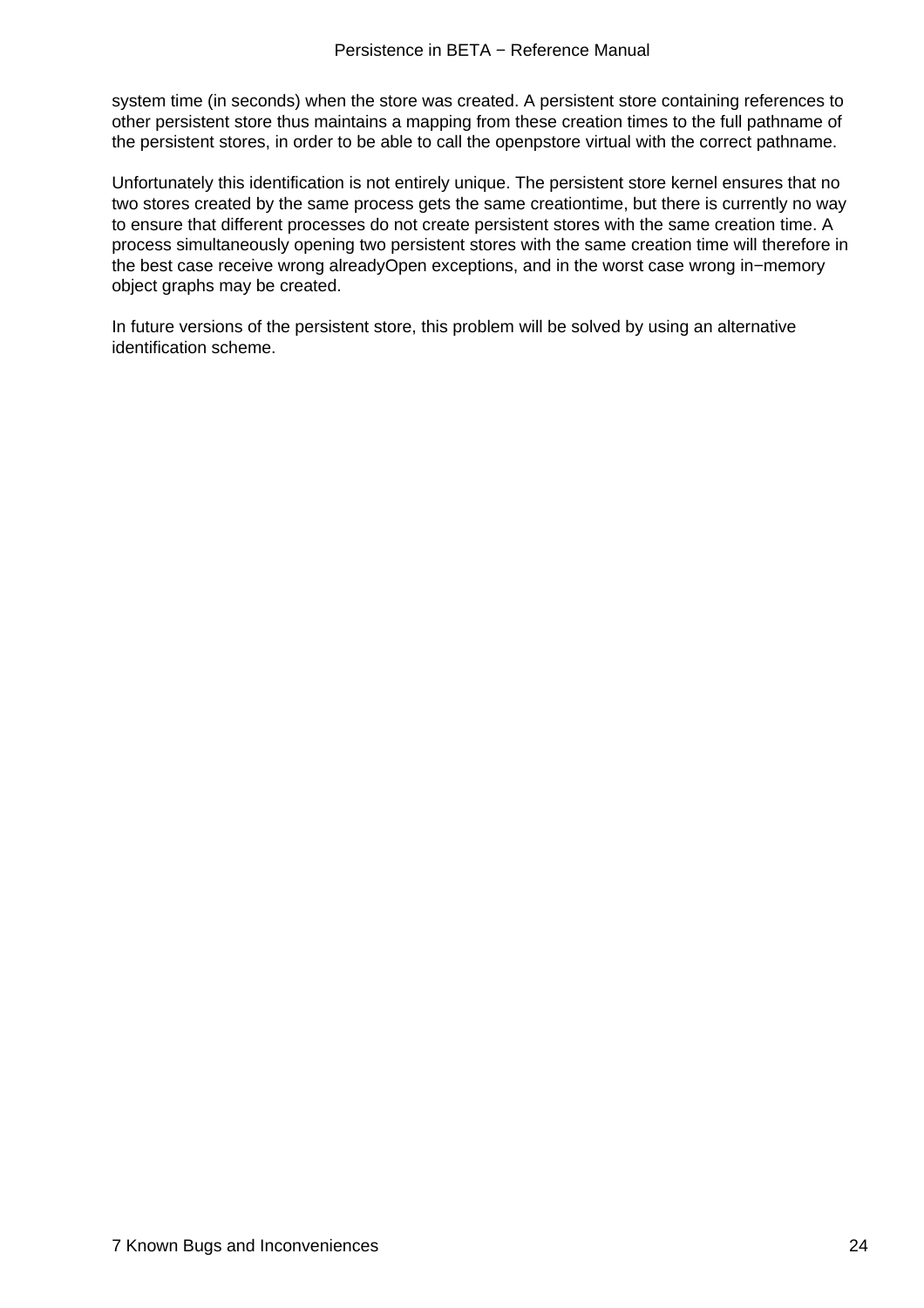# **8 Bibliography**

[Agesen 89] Ole Agesen, Svend Frølund, Michael Hoffmann Olsen: Persistent and Shared Objects in BETA, Computer Science Department, Aarhus University, DAIMI IR−89, April 1989.

[Brandt 94] Søren Brandt: Implementing Persistent and Shared Object in BETA. Progress report. Technical Report, Computer Science Department, Aarhus University, May 1994.

[Tind 97] Johanna Widerhold Tind: A Multi−User Persistence Framework: Building Customized Database Solutions Using the BETA Persistent Store, Master Thesis, Computer Science Department, Aarhus University, 1997.

[Korsholm 99] Stephan Erbs Korsholhm: Transparent, Scalable, Efficient OO−Persistence, Presented at the 1st ECOOP Workshop on Object−Oriented Databases, ECOOP'99, Lisbon, Portugal, 1999.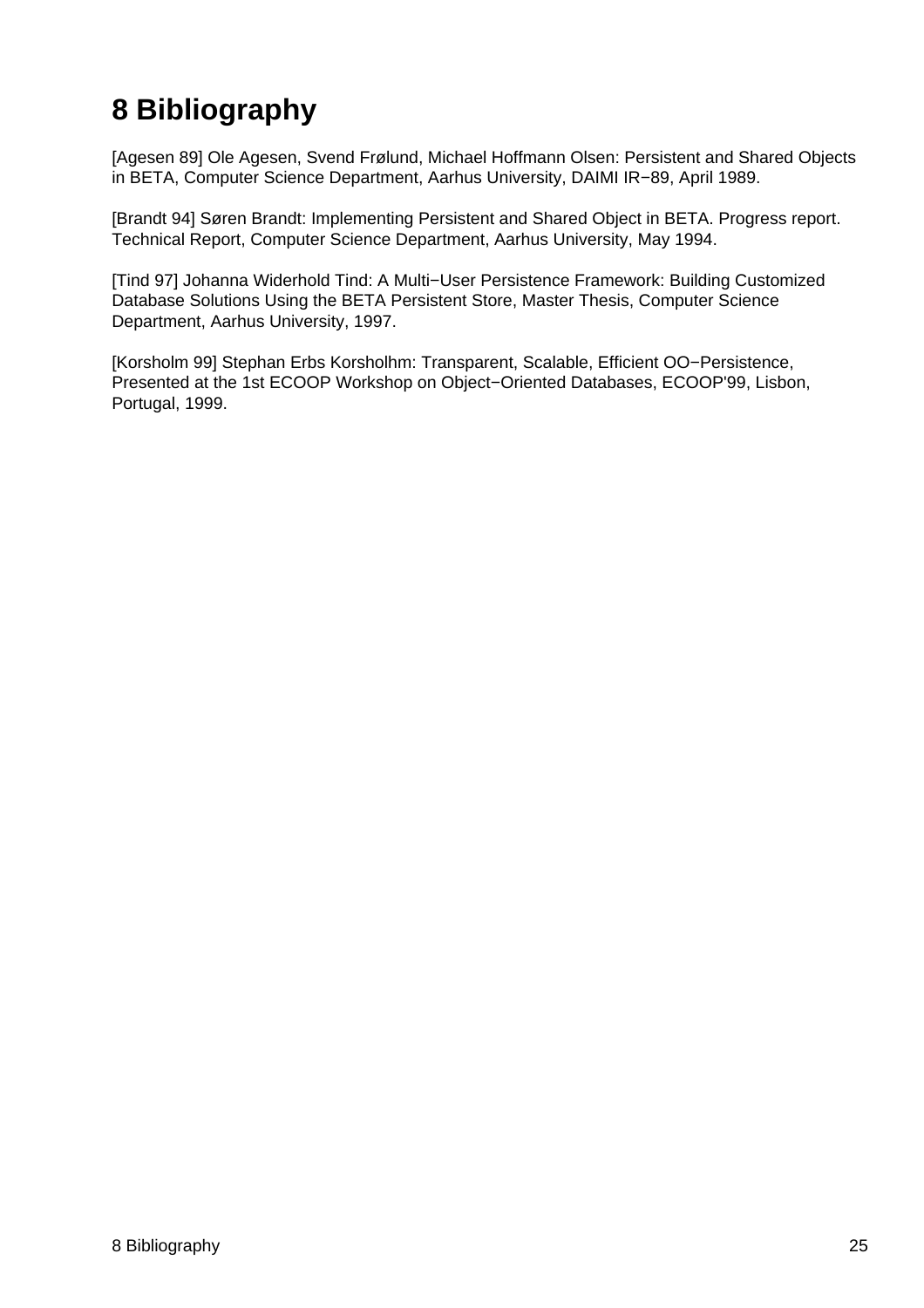# <span id="page-28-0"></span>**9.1 Persistentstore Interface**

```
ORIGIN '~beta/basiclib/betaenv' (* 
  * COPYRIGHT
  * Copyright Mjolner Informatics, 1992−98
         All rights reserved.
  *)
;
INCLUDE '~beta/basiclib/directory'
         '~beta/basiclib/external'
         '~beta/basiclib/directory'
         '~beta/sysutils/objinterface'
         '~beta/containers/list';
BODY 'private/psbody';
−− lib: Attributes −−
(* PSEXCEPTION
  * ===========
 * 
  * PSexception is used in several exceptional situations where the files
  * making up an persistent store are not accessable. The fullName parameter
  * is the full path of the directory expected to be a persistent store. *)
PSexception: exception (# fullName: \text{Text}; enter fullName[] do INNER #);
PSroot:
   (# name: ^text; type: ##object; obj: ^Object
   enter (name[],type##,obj[])
  \#);
PSrootsList: list (# element:: PSroot #);
(* PERSISTENTSTORE
  * ===============
  *)
persistentstore:
   (#
      <<SLOT PSlib:Attributes>>;
     PSroots: ^PSrootsList;
     PSstoreID: @integer;
     assertOpen:
        (#
           notOpen:< PSException
             (# 
             ...
            \# ) \, ;
        ...
       #);
     assertInit:
        (#
           notInitialized:< PSException
            ( # \dots #) ...
       #);
     numberOfUpdates:
        (# result: @integer ... exit result #);
     lastupdate: @integer;
     hostName: (# exit 'localhost' #);
     openCrossStoreItem: ^openpstore;
     UNKNOWNTAG: (# exit 0 #);
     rebinderItem: ^rebindSpecialReference;
     rebindSpecialReference:<(#
           target: ^Object;
           toSpecialObject:<
             (#
```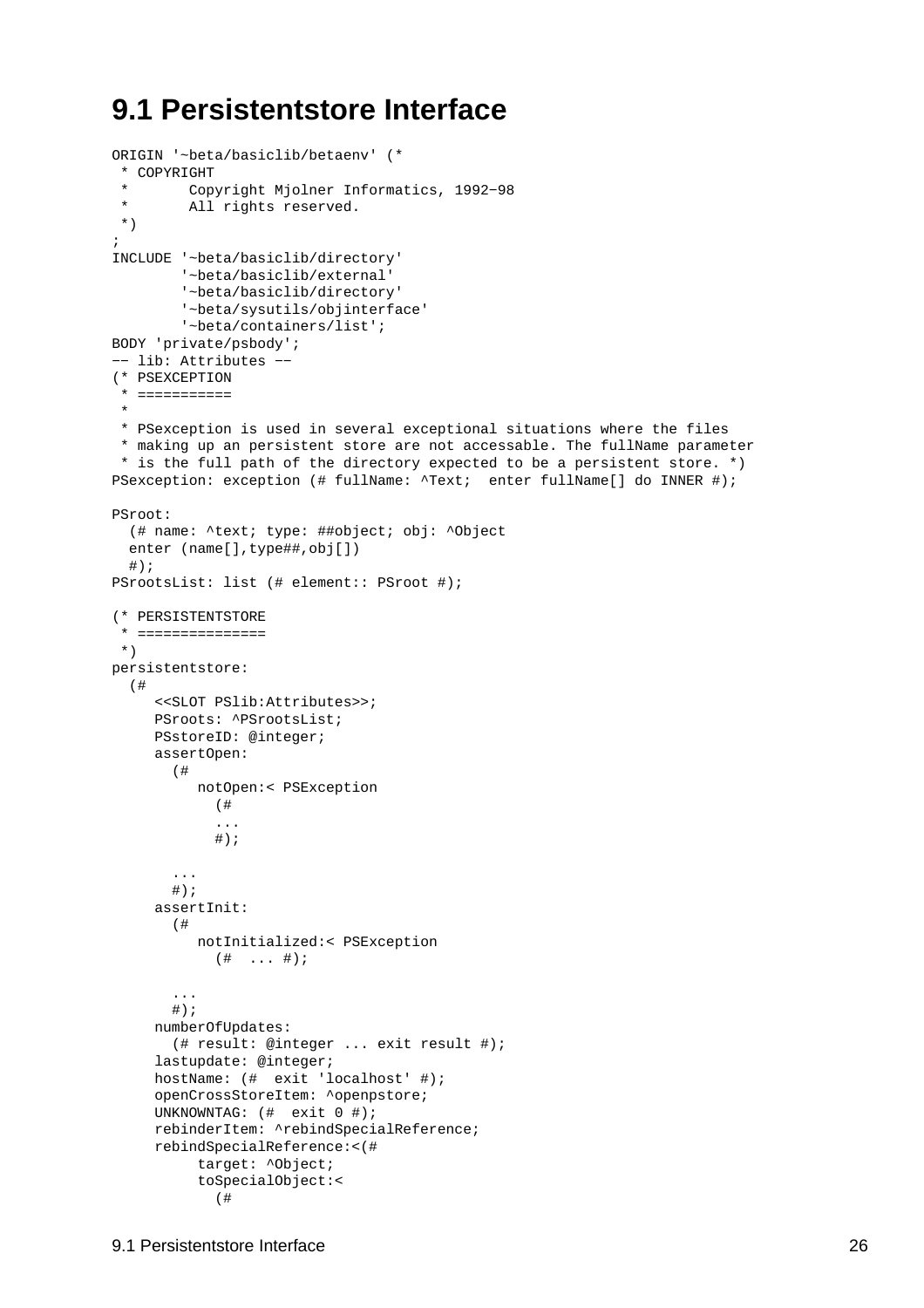```
 objectTag: @integer;
           NotHandled:< PSException
             (# ... #)
        enter objectTag
        do INNER
       \# ) \, ;
      toSpecialType:<
        (# typeTag: @integer
        enter typeTag
        do INNER
       #);
      objectTag,typeTag: @integer
  enter (objectTag, typeTag)
   ...
   exit target[]
  #);
commit: assertInit
   (#
      doUpdateInMemoryObjects:< BooleanValue
        (# do false−>value; INNER #);
      doCheckpoint:< BooleanValue (# do true−>value; INNER #);
  do INNER
  \#);
reget: assertInit
   (#
      NotFound:< PSException (# ... #);
      theObject: ^Object;
  enter theObject[]
  do INNER
 #);
init: (# ... #);
create: assertInit
   (#
      alreadyOpen:< PSexception
      ( # ... #); exists:< PSexception
      (* The old store is deleted if exists returns. 
      *) ( # ... #);
      creationError:< PSexception
        (# 
        ...
       #);
      name: ^Text;
  enter name[]
   ...
  #);
abstractOpenOperation: assertInit
   (#
      alreadyOpenMessage:<
        (# msg: ^text
        do INNER
        exit msg[]
       \#);
      notFoundMessage:<
        (# msg: ^text
        do INNER
        exit msg[]
       \#);
      accessErrorMessage:<
        (# msg: ^text
        do INNER
        exit msg[]
       \#);
```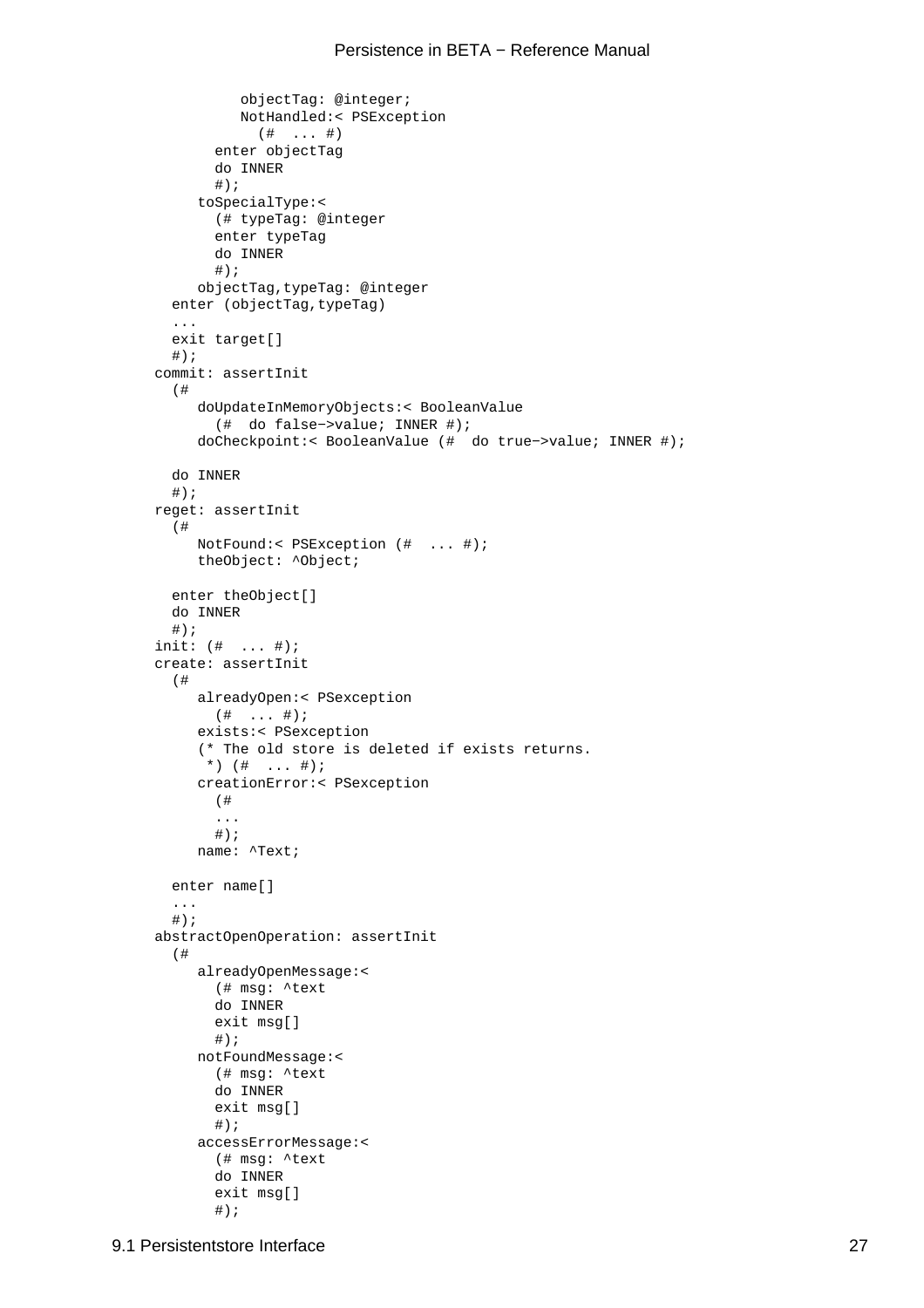```
 alreadyOpen:< PSexception
        (# 
        ...
       \#);
      notFound:< PSexception (# ... #);
      accessError:< PSexception
        (# ... #);
      name: ^Text;
      openFunc:<
        (#
           host,path: [1] @Char;
           rcode: @integer
        enter (host,path)
        do INNER
        exit rcode
        #)
   enter name[]
   ...
  #);
openRead: abstractOpenOperation
   (#
      alreadyOpenMessage:: 
       ( # \dots #); notFoundMessage:: 
        (# 
        ...
       #);
      accessErrorMessage:: 
        (# ... #);
      openFunc:: 
        (# 
        ...
       #);
  do INNER
  #);
openWrite: abstractOpenOperation
   (#
      alreadyOpenMessage:: 
       ( # \dots #); notFoundMessage:: 
        (# 
        ...
       #);
      accessErrorMessage:: 
       ( # \dots #); openFunc:: 
        (# 
        ...
       #);
  do INNER
  \#);
checkpoint: assertInit (# ... #);
close: assertInit
   (#
      danglersExists:<
        (#
           toDo: @Integer;
           kill: (# exit 0 #);
           (* Kill the process. Default action. *)
           fetch: (# exit 1 #);
            (* Fetch the missing objects. *)
            ignore: (# exit 2 #);
            (* Ignore the dangling references. *)
```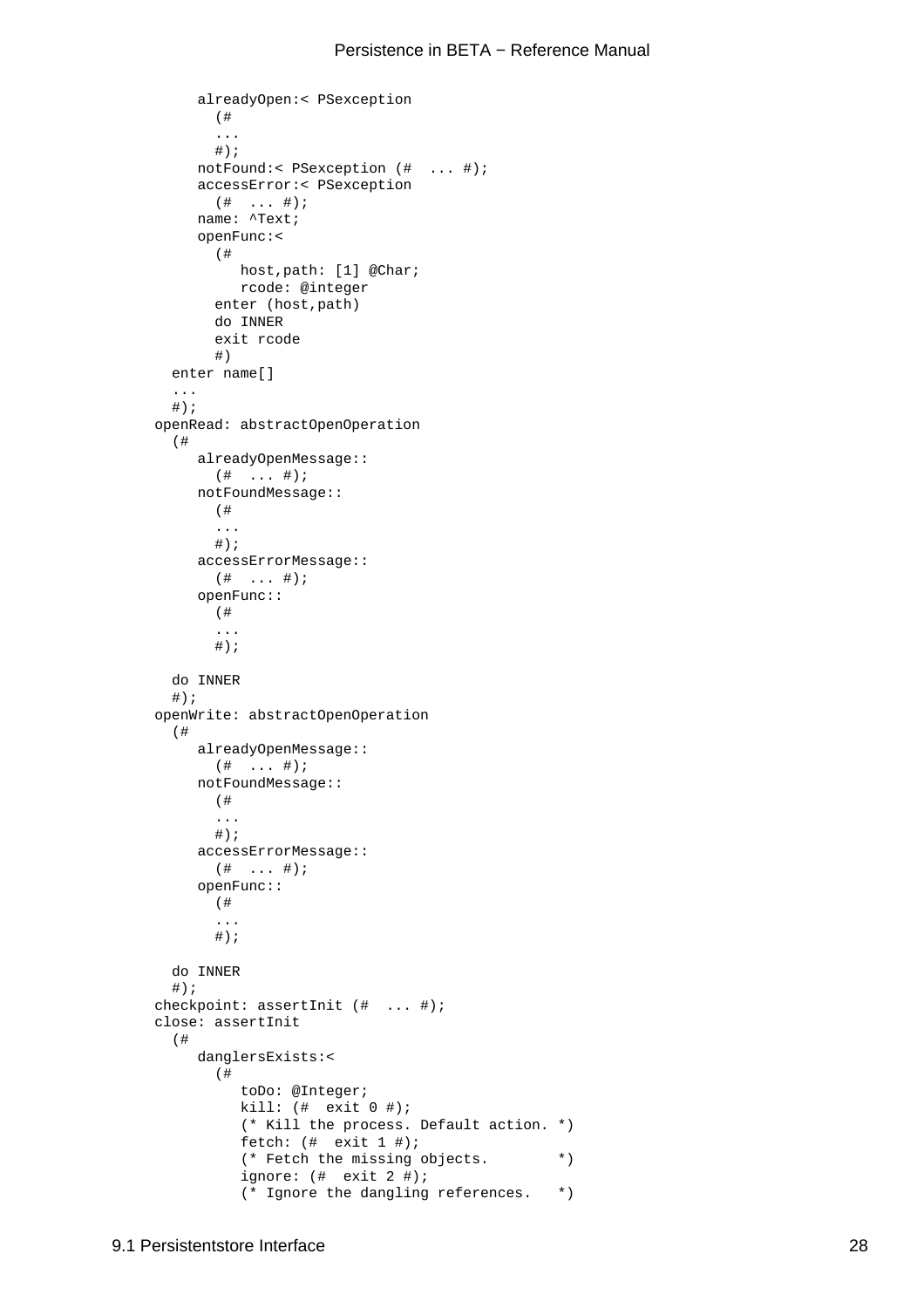```
 do kill−>toDo; INNER
        exit toDo
       #);
      doCheckpoint:< BooleanValue (# do false−>value; INNER #);
   ...
  \#);
get: assertInit
   (#
      quaError:< Exception
      ( # \dots #); notFound:<
       Exception (# ... #);
      name: ^Text;
      type: ##Object;
      theObject: ^Object;
   enter (name[],type##)
   ...
   exit theObject[]
   #);
ALREADYTHEREERROR: (# exit 6 #);
HASOVERWRITTENERROR: (# exit 7 #);
put: assertInit
   (#
      AlreadyThere:< PSexception
        (# 
        ...
       #);
      HasOverWritten:< PSexception
        (# ... #);
      dooverwrite:< BooleanValue
        (# 
        do true−>value; INNER
       \#);
      obj: ^Object;
      name: ^text;
   enter (obj[],name[])
   ...
  #);
scanRootNames: assertInit
   (# current: ^Text; 
   do
      PSroots.scan
       (# do current.name[]−>THIS(scanRootNames).current[] #);
      INNER
  #);
registerSpecialObject: assertInit
   (#
      alreadyThere:< Exception
      (\# \dots \#);
      name: ^Text;
      type: ##Object;
   enter (name[],type##)
   ...
  #);
registerRuntimeType: assertInit
   (# type: ##Object
   enter type##
   do
       'registerRuntimeType: This function is not implemented in the new'
        −>screen.putLine;
       'persistent store, and the call should be removed.'−>screen.putLine;
```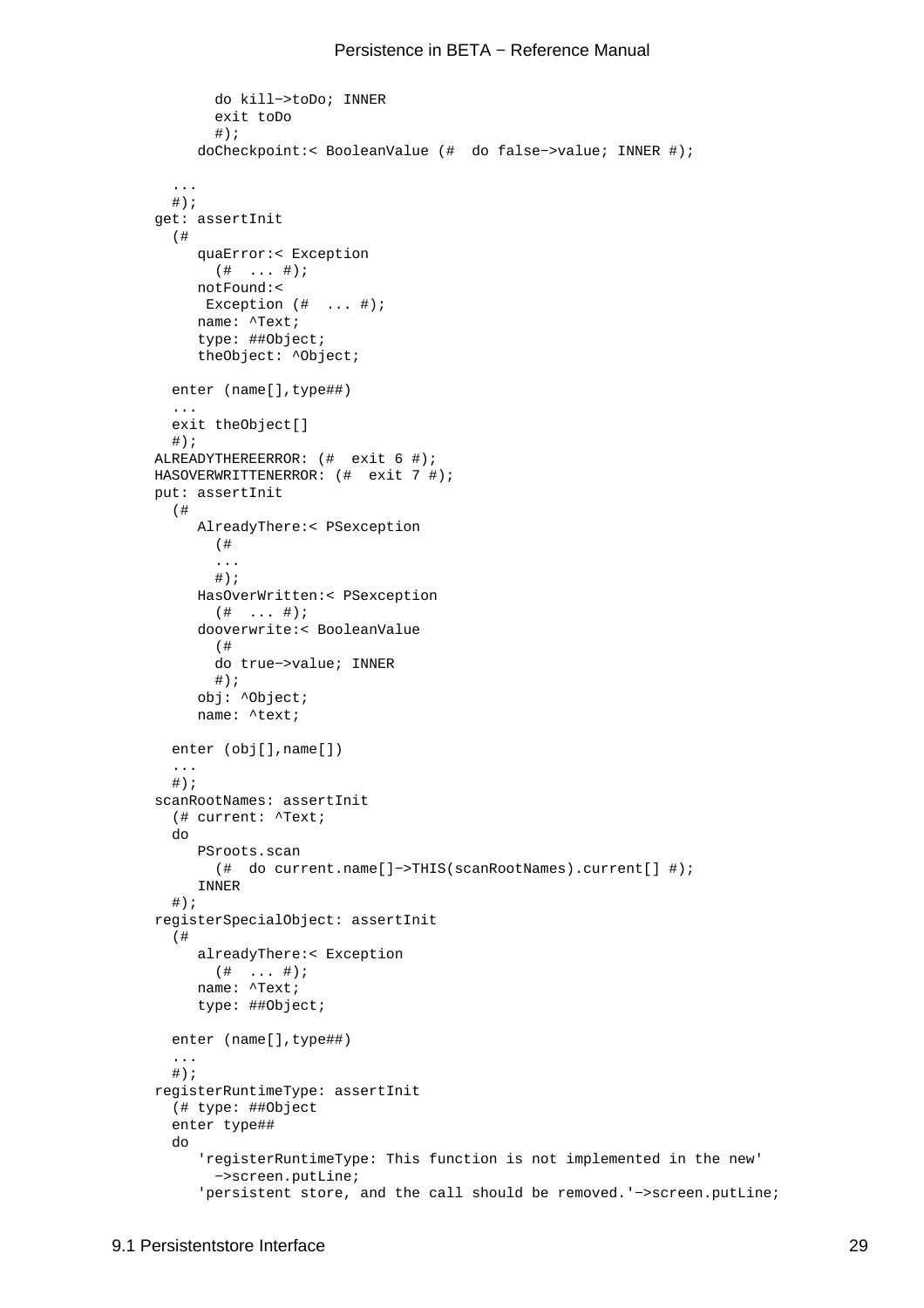```
#);
   allowLazyFetch:<
      BooleanValue;
   maxCountOnDanglerHit:< IntegerValue (# do 100−>value; INNER #);
   OnDanglerHit:< Object;
   AfterDanglerHit:<
      (# theObject: ^Object; enter theObject[] do INNER #);
   openpstore:<
      (# psname: ^Text; ps: ^persistentstore; 
      enter psname[]
      do INNER
      exit ps[]
     \#);
   deletePersistentStore: assertInit
      (#
         alreadyOpen:< PSexception
          ( # ... #); accessError:< PSexception
           (# 
           ...
          #);
         notFound:< PSexception (# ... #);
         name: ^Text;
         storeDir: @directory;
      enter name[]
      ...
     \# ) \, ;
   registerSpecialInstance: assertInit
      (#
         quaError:< Exception
           (# ... #);
         notFound:< Exception
           (# 
           ...
          #);
         o: ^Object;
         tag: @integer;
         (* The arguments to 'RegisterSpecialInstance' is now no longer 
          * an object and a name, but an object and an 8 bit integer value.
          * The integer tag will be the id of the special object. 
          *)
     enter (o[], tag)
       ...
     #);
 do INNER ; 
 #)
```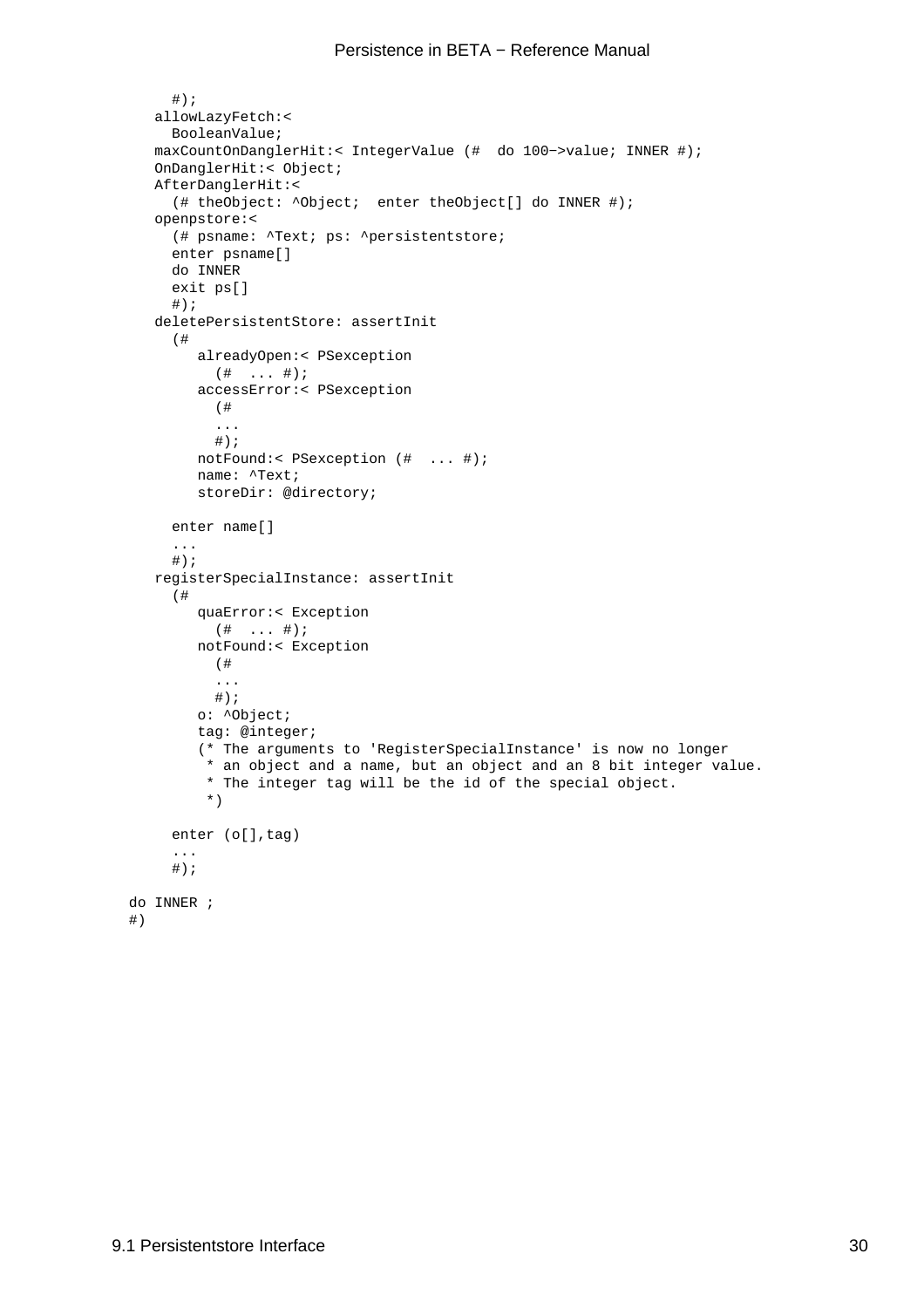# <span id="page-33-0"></span>**Index**

The entries in the alphabetic index consists of selected words and symbols from the body files of this manual − these are in **bold** font − as well as the identifiers defined in the public interfaces of the libraries − set in regular font.

In the manual, the entries, which can be found in the index are typeset like this. This can help localizing the identifier, when the link from the index if followed − especially in the case where the browser does not scroll the line to the top, e.g. because there is less than a page of text left. In the small table of letters and symbols below, each entry links directly to the section of the index containing entries starting with the corresponding letter or symbol.



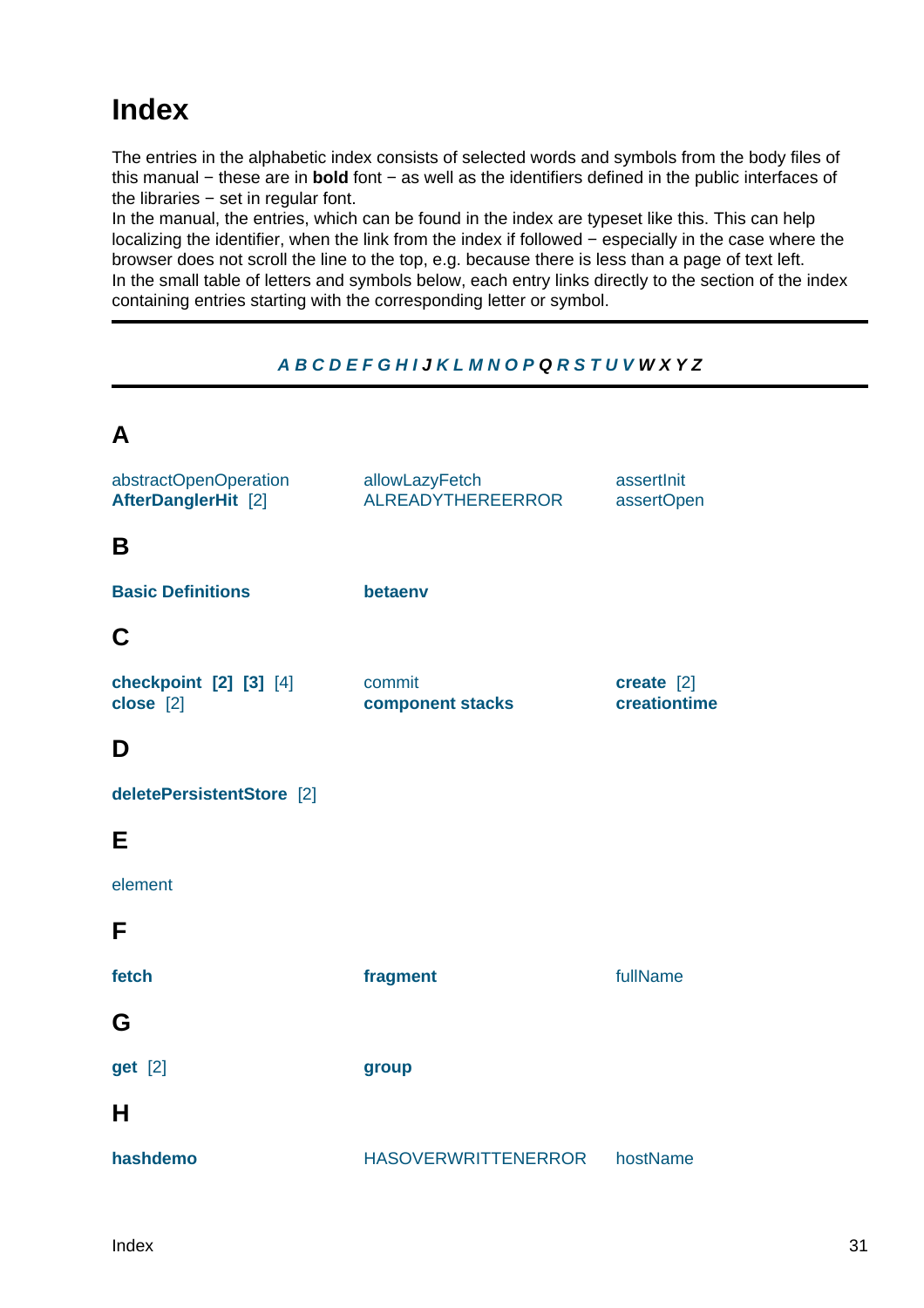<span id="page-34-0"></span>**I**

**id** init

## **K**

**[Kn](#page-25-0)own Bugs and Inconveniences**

### **[L](#page-25-0)**

[lastupdate](#page-25-0)

### **M**

[maxCountO](#page-28-0)nDanglerHit

### **N**

[name](#page-32-0) numberOfUpdates

[openCrossStoreItem](#page-28-0) **openpstore** [2] **openRead** [2]

**openWrite** [2]

### **O**

[obj](#page-28-0) **objects [2] [3] [4] OnDanglerHit** [2]

### **[P](#page-11-0)**

**[pattern](#page-22-0) persistence persistent root persistent store [persiste](#page-8-0)nt object [PersistentGC](#page-4-0)** [persistentstore](#page-6-0) [abstractOpe](#page-6-0)nOperation [AfterDangler](#page-6-0)Hit [allowLazy](#page-25-0)Fetch [ALREADY](#page-28-0)THEREERROR [assertInit](#page-29-0) [assertOpen](#page-32-0) [checkpoint](#page-32-0) [close](#page-31-0) [commit](#page-28-0) [create](#page-28-0) [deletePersi](#page-30-0)stentStore [get](#page-9-0) HASOVERWRITTENERROR hostName init [last](#page-31-0)update [maxCountOnDanglerHit](#page-31-0) [numberOfU](#page-28-0)pdates **[On](#page-29-0)DanglerHit** [openCross](#page-28-0)StoreItem [openpstore](#page-32-0) [openRead](#page-28-0) [openWrite](#page-32-0) **[PSroots](#page-28-0) [PSstoreID](#page-32-0)** [put](#page-30-0) [rebinderIte](#page-30-0)m [rebindSp](#page-28-0)ecialReference [reget](#page-28-0) registerRuntimeType registerSpecialInstance registerSpecialObject scanRootNames [UNKNOWNTAG](#page-31-0) **PSex[ception](#page-32-0)** [fullName](#page-31-0) **PSroot** [name](#page-28-0) [obj](#page-28-0) [type](#page-28-0) **[PSroots](#page-28-0) PSro[otsList](#page-28-0)** [elem](#page-28-0)ent **PSst[oreID](#page-28-0) [put](#page-28-0)** [2]